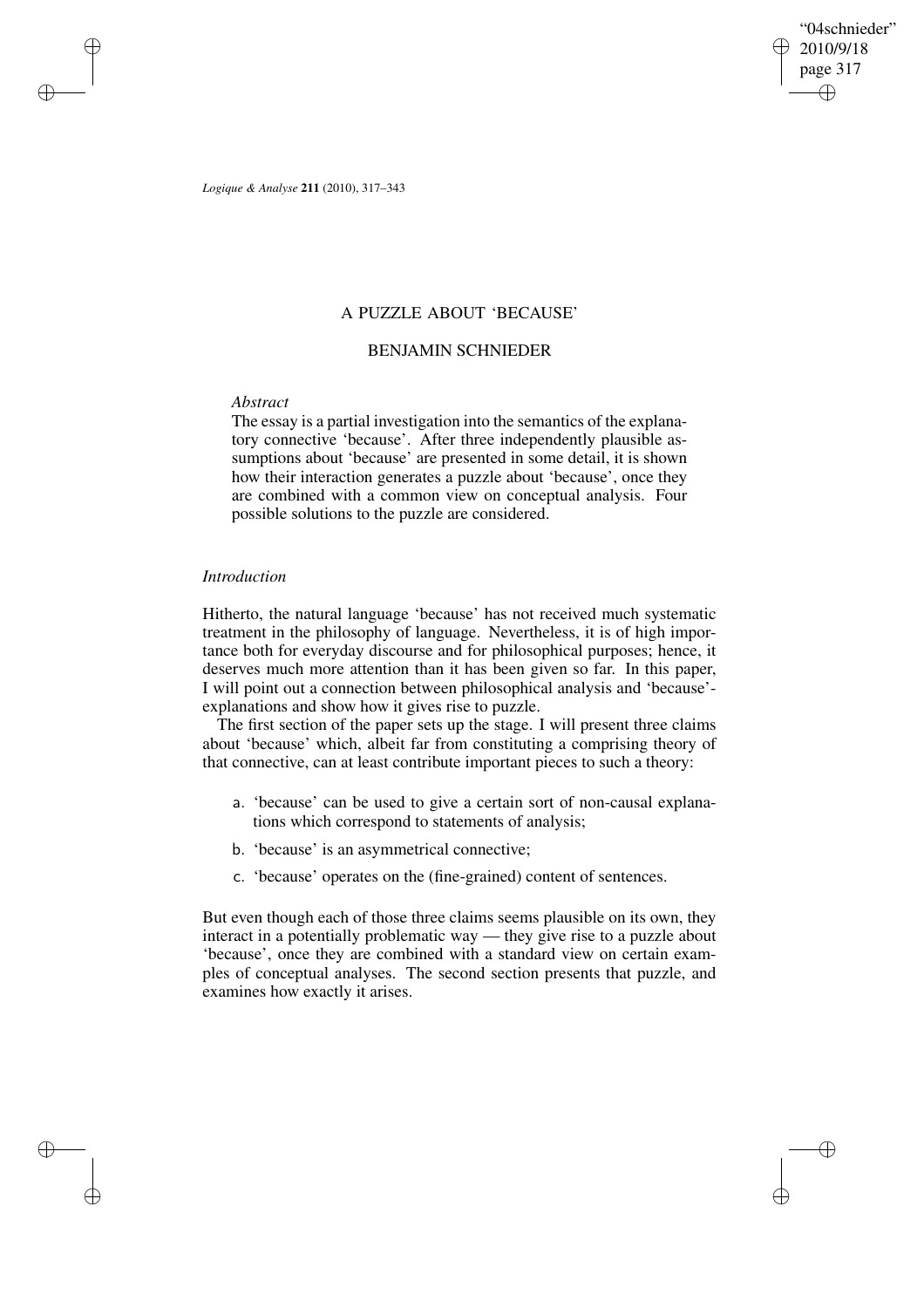## "04schnieder" 2010/9/18 page 318 ✐ ✐

✐

✐

#### 318 BENJAMIN SCHNIEDER

The final section then considers four ways of reacting to the puzzle (and tentatively opts for one of them).

## 1. *Three Claims About 'Because'*

In this section, I will introduce three claims about 'because'. To be more precise, I will introduce three claims about 'because' *in a certain use* of that word. As linguists regularly point out, one can distinguish between genuinely explanatory and purely evidential or inferential uses of 'because'.<sup>1</sup> An example of the latter is provided by the following scenario: walking past the Shermans's apartment, a friend of mine and I wonder whether they are at home so that we could drop by. When he makes out a lightened window he says, 'Look! The Shermans are at home, because their lights are on.' In such a case, the 'because'-clause of the sentence does not provide an explanation of why the main clause is true. Rather, it provides some evidence for holding it true (i.e. a reason why one should think it is true). In what follows, I will only be interested in genuinely explanatory uses of 'because' and not in its evidential use.

## *a. The Analytic 'Because'*

It is commonly agreed that there are different types of explanation, a major division being that into causal and non-causal explanations. A possible example of a subdivision within the causal explanations would be that into mechanistic ones and rationalising ones (if the latter are, as Davidson famously argued, indeed causal explanations).

Now, there is a very characteristic form of non-causal explanations which is indeed important for any kind of academic discipline. Every academic discipline is, among other things, interested in classifications of things into kinds. The kinds that are interesting for disciplines belonging to humanities are often more abstract than those which natural sciences investigate; some examples of the kinds in question are those of knowledge, belief, pious action, person, abstract object, work of fiction, novel, left-wing politician, communist state, etc. One of the central concerns in any academic discipline seems to be to understand what *makes* something an instance of a kind that the discipline is interested in. Thus, philosophers discuss the question of what makes something a piece of knowledge, a pious man, or a person. In literary studies, academics debate what makes something a work of fiction, or a novel, in politics what makes someone a left-wing politician, etc.

 $1$  On the evidential use of 'because', see, for instance, Morreal (1979).

✐

✐

✐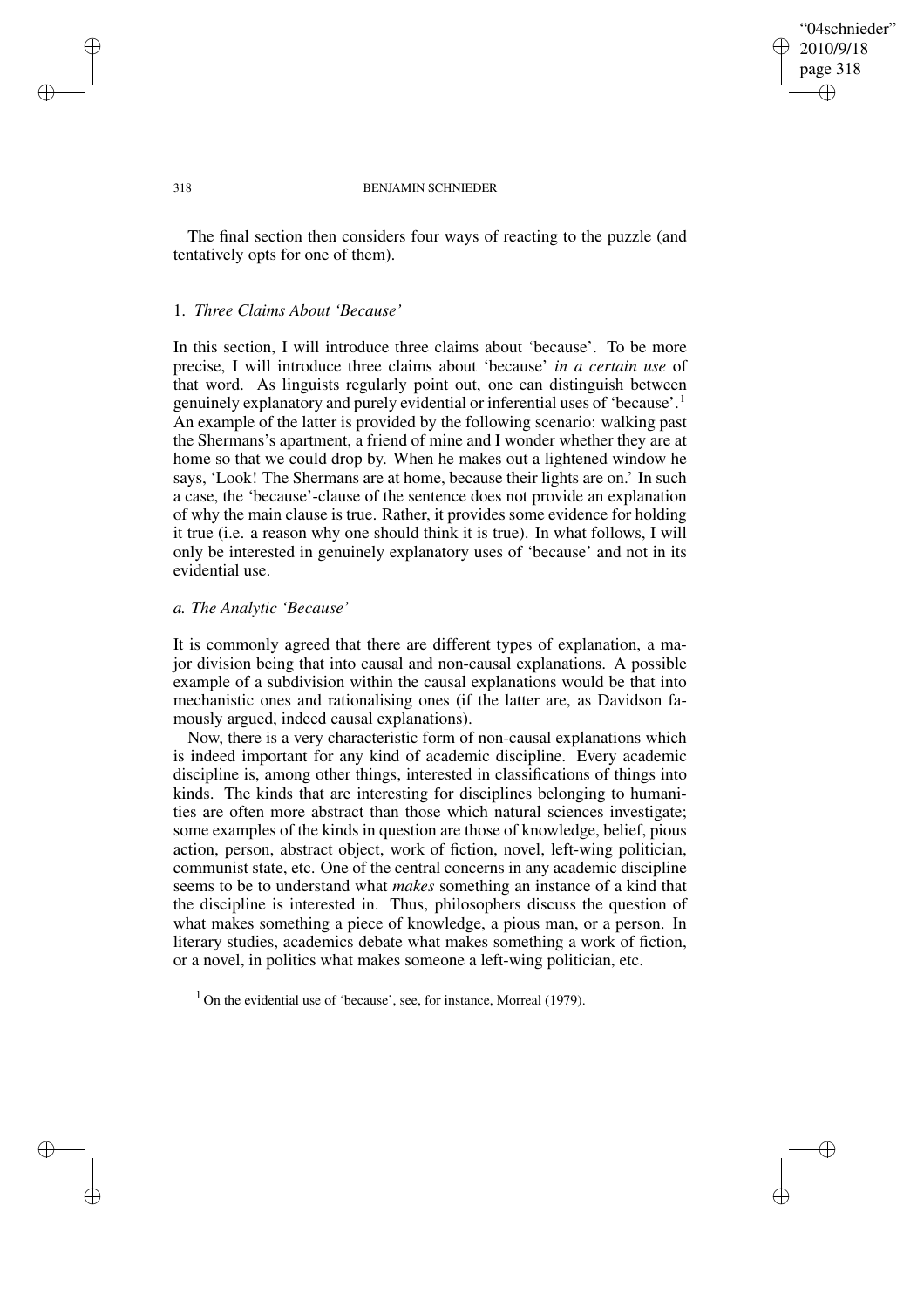What is important to see is that accounts of what makes something *thusand-so* correspond to true 'because'-statements.<sup>2</sup> If you know what *makes* something a pious action, then you know *why* something is a pious action ('that's what makes it so' and 'that's why it is so' are used interchangeably). Hence, you know for some instance of 'p' that something is a pious action because p.

That accounts of what makes something *thus-and-so* correspond to explanations expressible in terms of 'because' is often overlooked. In particular, it is neglected in mainstream analytic philosophy of the twentieth century, in which it was a standard doctrine that the analysis of concepts or properties should be stated in terms of necessary and sufficient conditions. But necessary and sufficient conditions lack the irreversible directionality that is characteristic of 'because' (see the next subsection).

However, it is worth mentioning that the insight that analysis aims at explanations can already be found in Plato's early dialogues. It plays a crucial role in the *Euthyphro*. 3 In response to the Socratic question 'What is the pious?' Euthyphro first replies by citing some example of a pious action. Socrates then makes it clear that such a statement has the wrong *form* for answering his question, as it was intended. On the one hand, as it is typical for the early dialogues, he makes it clear that he strives for a *general* account, meaning that he wants to know at least necessary and sufficient conditions for something's being pious. But in the *Euthyphro*, he specifies the sort of answer he wants to hear even further. He wants to learn about 'the idea *in virtue of which* the pious things are pious'.<sup>4</sup> In other words, he wants an account of why something is a pious thing, which can properly be stated by a 'because'-sentence (if an entity is pious, it is pious because it is ...).

Let me call a 'because'-sentence corresponding to a correct account of what makes something thus-and-so an *analytic explanation*. How exactly a sentence in terms of *making* relates to the corresponding analytic explanation need not be decided here; it may be that they are just formulations of one and the same content, or it may be that the contents differ but necessarily agree in truth-value.

Notice that in using the term 'analytic', I do not want to settle on any particular view as to how those explanations work. To avoid misunderstandings, let me point out two things: first, I do not claim that all analytic explanations in the current sense have any of the virtues traditionally ascribed to *analytic*

 ${}^{2}$  Cp. Schnieder (2006).

✐

✐

✐

✐

3 See *Euthyphro*, Stephanus pages 10a–11e, and compare, e.g., Sharvy (1972) and Dancy (2004: ch. 6).

<sup>4</sup> *Euthyphro*, Stephanus pages 6d10–11; translated by the author.

"04schnieder" 2010/9/18 page 319

✐

✐

✐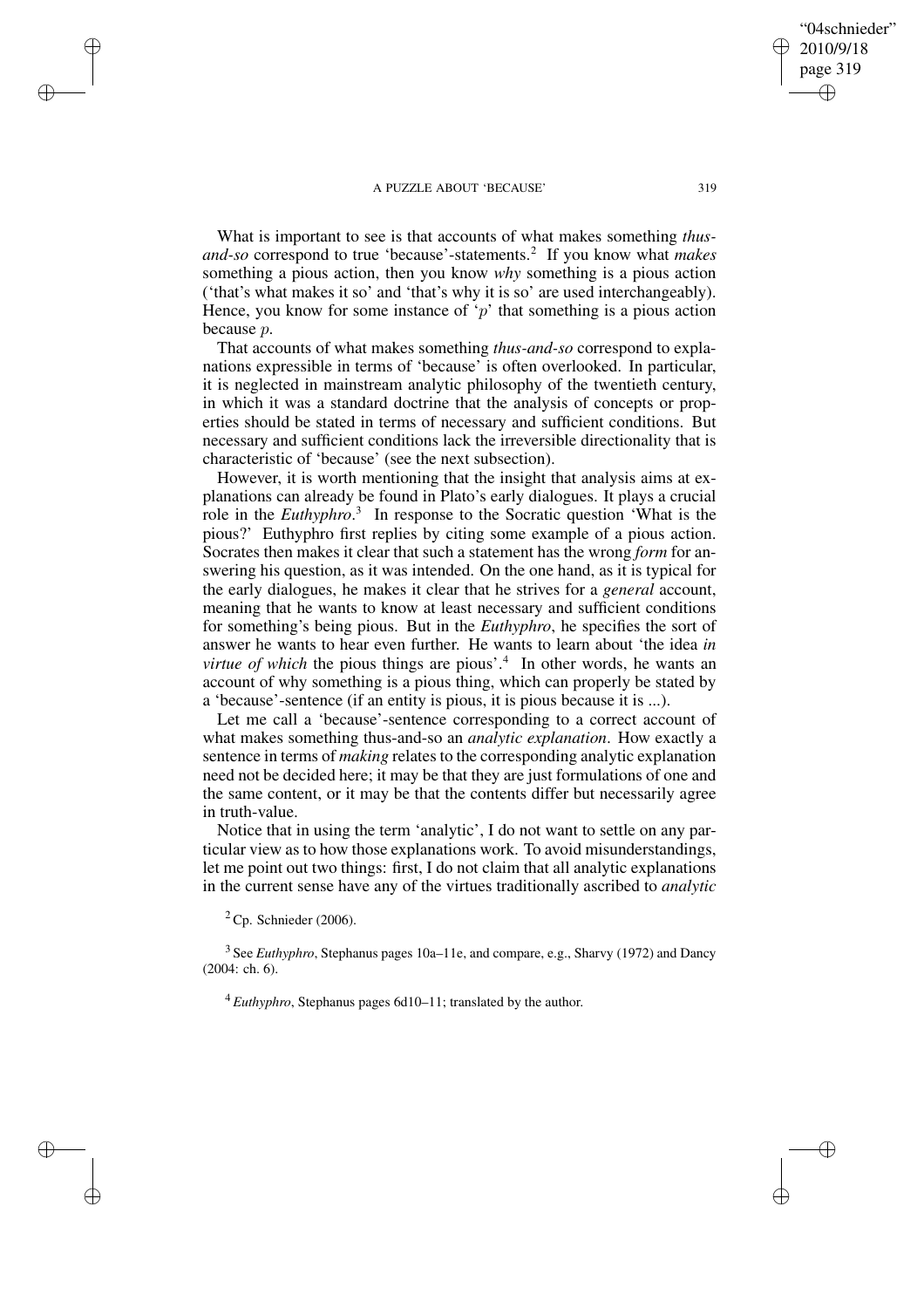"04schnieder" 2010/9/18 page 320 ✐ ✐

✐

✐

#### 320 BENJAMIN SCHNIEDER

*truths*, such as being knowable *a priori*, or being true in virtue of their meaning (though some analytic explanations may have such properties). I merely use the term 'analytic' because the explanations in question correspond to accounts of what makes something thus-and-so, and such accounts can properly be called 'analyses'. Second, I use the title 'analytic' without taking any stance on what *sort* of analysis is relevant to analytic explanations. In fact, it seems that the class of statements of the form 'that x is  $F$  makes  $x G'$  comprises analyses of very different statuses: they include traditional candidates for conceptual analyses ('that something is a true, justified belief makes it a piece of knowledge'), chemical analyses ('that something is composed of two hydrogen atoms covalently bonded to one oxygen atom makes it a water molecule'), and cases that are harder to classify, for instance some that involve a mixture of conceptual elements and empirical facts ('that Socrates died makes Xanthippe a widow'). Perhaps, they also involve some sort of non-conceptual, theoretic reduction in non-causal areas ('that something is composed of temporal parts makes it an enduring thing').

In any case, it should be obvious that the interest of understanding the mechanism of the analytic 'because' is a highly desirable goal for anyone interested in methodological issues of philosophy since it has applications all across the philosophical discipline, ranging from metaphysics over epistemology to the theory of art. What is needed, therefore, is a general semantic account of 'because' developed with the same rigour as semantic accounts of other natural language connectives. But the current paper is not the place for that enterprise; it is only meant to contribute a small piece to it.

## *b. The Asymmetry of 'Because'*

It is often held that 'because' has the properties of being asymmetrical and  $irreflexive.<sup>5</sup>$  Let us briefly get clear on what exactly may be meant by this.

In logic and mathematics, 'irreflexivity' and 'asymmetry' are commonly used as labels for properties of relations, as introduced by the following definitions:

R is *irreflexive*  $\leftrightarrow_{df} \neg \exists x \ (x \text{ stands in } R \text{ to } x)$ R is *asymmetric*  $\leftrightarrow$ <sub>df.</sub>  $\forall x \forall y$  (*x* stands in R to *y*  $\rightarrow \neg y$  stands in R to *x*).

<sup>5</sup> Some references will be given in footnotes 5 and 7.

✐

✐

✐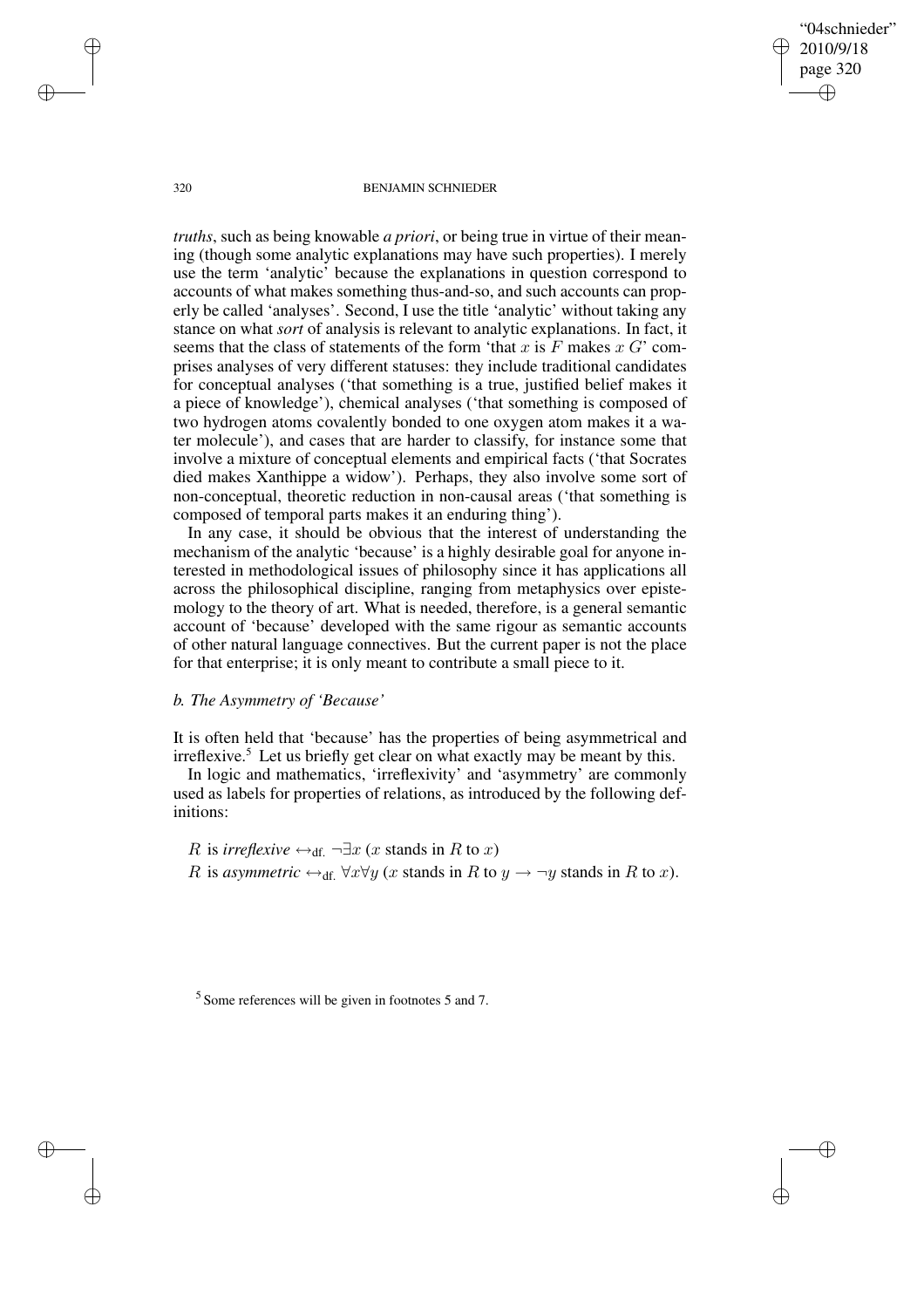✐

✐

✐

✐

(From those definitions one can see that, strictly speaking, irreflexivity is already guaranteed by asymmetry, which is a combination of antisymmetry and irreflexivity. 6 )

In a derivative sense, two-place *relational predicates* are also said to be irreflexive or asymmetrical if they signify irreflexive or asymmetrical relations. An  $n$ -adic relational predicate, in the pertinent sense, is what remains after deleting n occurrences of singular terms from a sentence. Since 'because' is no such thing, but rather a sentential connective, it cannot be asymmetrical or irreflexive in the specified use of those terms. But even though 'because' is not a relational predicate, some philosophers are willing to say that it expresses a relation (compare section c.). 'Because' can then be classified as asymmetrical and/or irreflexive according to whether the relation it expresses has those properties.<sup>7</sup>

However, that 'because' expresses a relation is a potentially controversial claim about its semantic function (more on it below). Since not every philosopher who classifies 'because' as asymmetrical and/or irreflexive would want to underwrite that view on the function of 'because', it is worthwhile looking for an alternative explication of classifying an operator as asymmetrical. Such an alternative can be framed in terms of certain inferential properties of the sentences involving the operator: an operator may, for instance, always allow the sentences it connects to be permutated *salva veritate* ('or' is a case in question, while 'if' is not). Because of this inferential property, a connective could be called *symmetrical*. 8

A precise definition along these lines can be given by the aid of substitutional quantification. Let us define the substitution class for the variables  $\gamma$  and  $\gamma$  as comprising all sentences of the respective object-language L. (In order to avoid unwelcome results due to the limited expressive power of  $L$ , the variables should not only range over the actual expressions of  $L$ , but also over expressions in possible extensions of  $L$ .) Then we can define

<sup>6</sup> Where antisymmetry is defined as follows:

*R* is *antisymmetric*  $\leftrightarrow$ <sub>df.</sub>  $\forall x \forall y$  ((*x* stands in *R* to *y* & *x*  $\neq$  *y*)  $\rightarrow \neg y$  stands in R to x)

 $<sup>7</sup>$  Cp., for instance, Caputo (2007: 282), as well as Bolzano (1837: §209), Correia (2005:</sup> 63), and Tatzel (2002: 17) (the latter three take 'because' to express an asymmetric relation of grounding).

 $8$  Grice (1967/87: 67), for instance, characterizes the symmetry of connectives (he speaks of 'commutativity') in this way.

"04schnieder" 2010/9/18 page 321

✐

✐

✐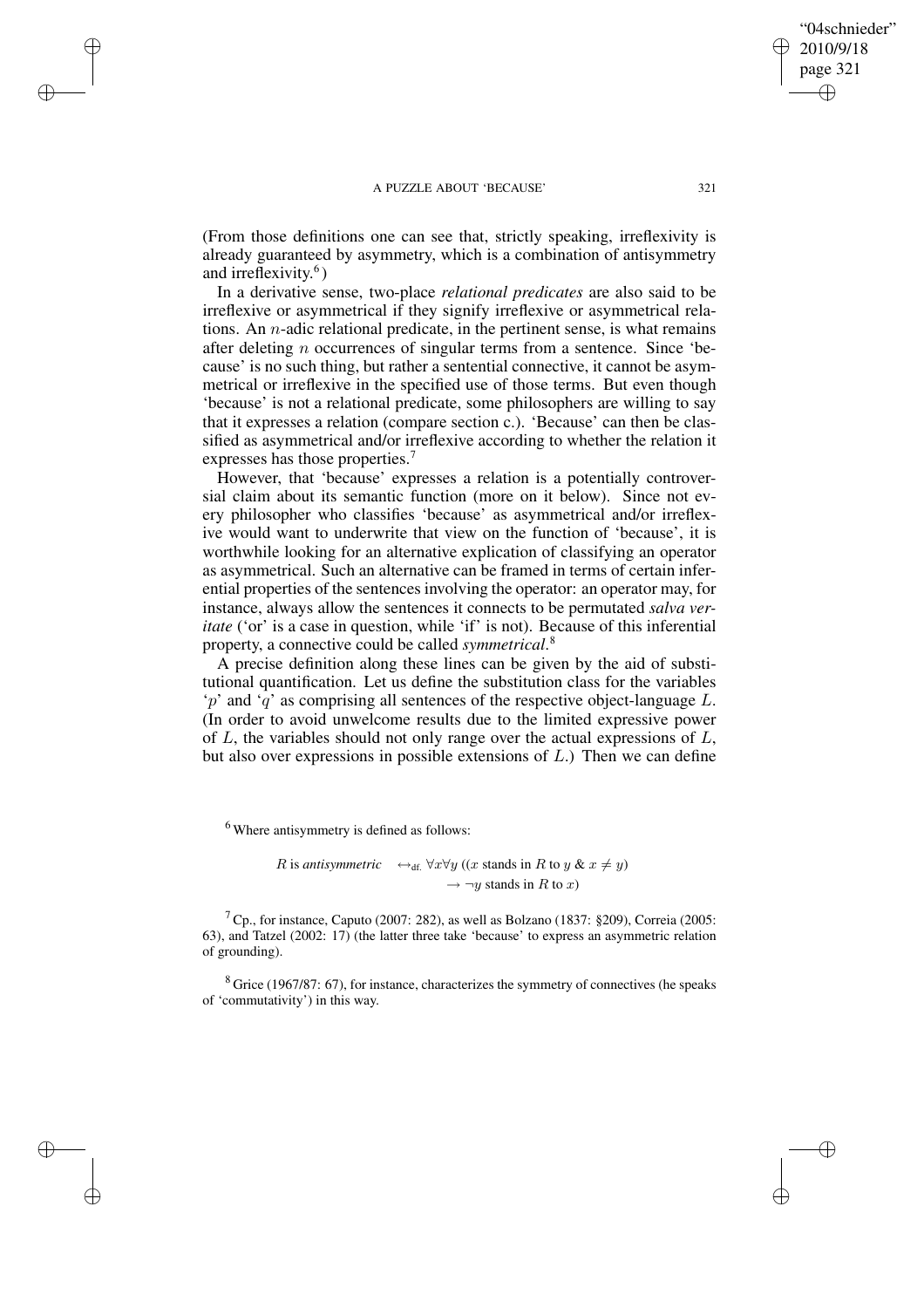## "04schnieder" 2010/9/18 page 322 ✐ ✐

✐

✐

#### 322 BENJAMIN SCHNIEDER

asymmetry of dyadic sentential connectives as follows:

✐

✐

✐

✐

' 
$$
\triangleright
$$
 ' is *asymmetrical* ↔<sub>df.</sub> ∀*p*∀*p*∗ : (*p*  $\triangleright$  *q*) → ¬(*q*  $\triangleright$  *p*)

(The sign  $\mathcal{D}'$  can be regarded as a substitutional variable whose substitution class are the two-place sentential connectives.)

In the same vein, we can define irreflexivity for dyadic sentential connectives:

 $\rightarrow$  is *irreflexive*  $\leftrightarrow$ <sub>df</sub>  $\forall p \neg (p \triangleright p)$ 

This definition in terms of substitutional quantification is equivalent to a characterisation via instances of a schema, such that, e.g., the connective  $\mathbf{v}'$  is called irreflexive iff every instance of the schema  $\neg(p\blacktriangledown p)$  is true.<sup>9</sup>

Now, I already mentioned that many philosophers take 'because' to be asymmetrical. That view is intimately related to the thesis of the so-called *asymmetry of explanation*. Even though talk about the asymmetry of explanation is somewhat vague, it is clear that at least sometimes a general feature of explanations is aimed at, which could be put as follows:

For any x and y: 'if x explains y, then y does not explain  $x$ .'<sup>10</sup>

Since 'because'-sentences are typically used to give explanations, one should expect the asymmetry of 'because' if one accepts the asymmetry of explanation.

<sup>9</sup> Philosophers who talk about structural properties of 'because' by using a similar approach include, for instance: Schnieder (2004a: 420), who takes 'because' to be asymmetrical; Lowe (1998: 145), who takes 'because' to be at least anti-symmetrical, staying agnostic about its irreflexivity; Künne (2003: 230) and Mulligan (2006: 38), who explicitly hold 'because' to be irreflexive; Sharvy (1986: 513f.), who argues that Plato relied on the asymmetry of 'because' (or rather its Greek counterpart, i.e. ' $\sigma \tau \nu$ ').

 $10$  Quoted from Dowe (2000: 167). For similarly explicit formulations of such a general thesis see, for instance, Bird (2003: 301) or Newton-Smith (2000: 128). Notice, however, that some philosophers in the debate about explanation talk about the asymmetry of explanation without aiming at such a general claim; some of them have the much weaker claim in mind that there are at least certain important types of explanations which cannot be reversed. This is in particular true for the debate around the DN-model of explanation and its rivals. Thus, for instance, both Kitcher (1981: 522) and Barnes (1992: 560) describe the asymmetry in somewhat weak terms which might indicate that they would be willing to allow for exceptions (though they do not say so). Woodward (1984: 436–42) explicitly doubts that explanation is constitutively asymmetrical, while he acknowledges that many or even most typical explanations are irreversible.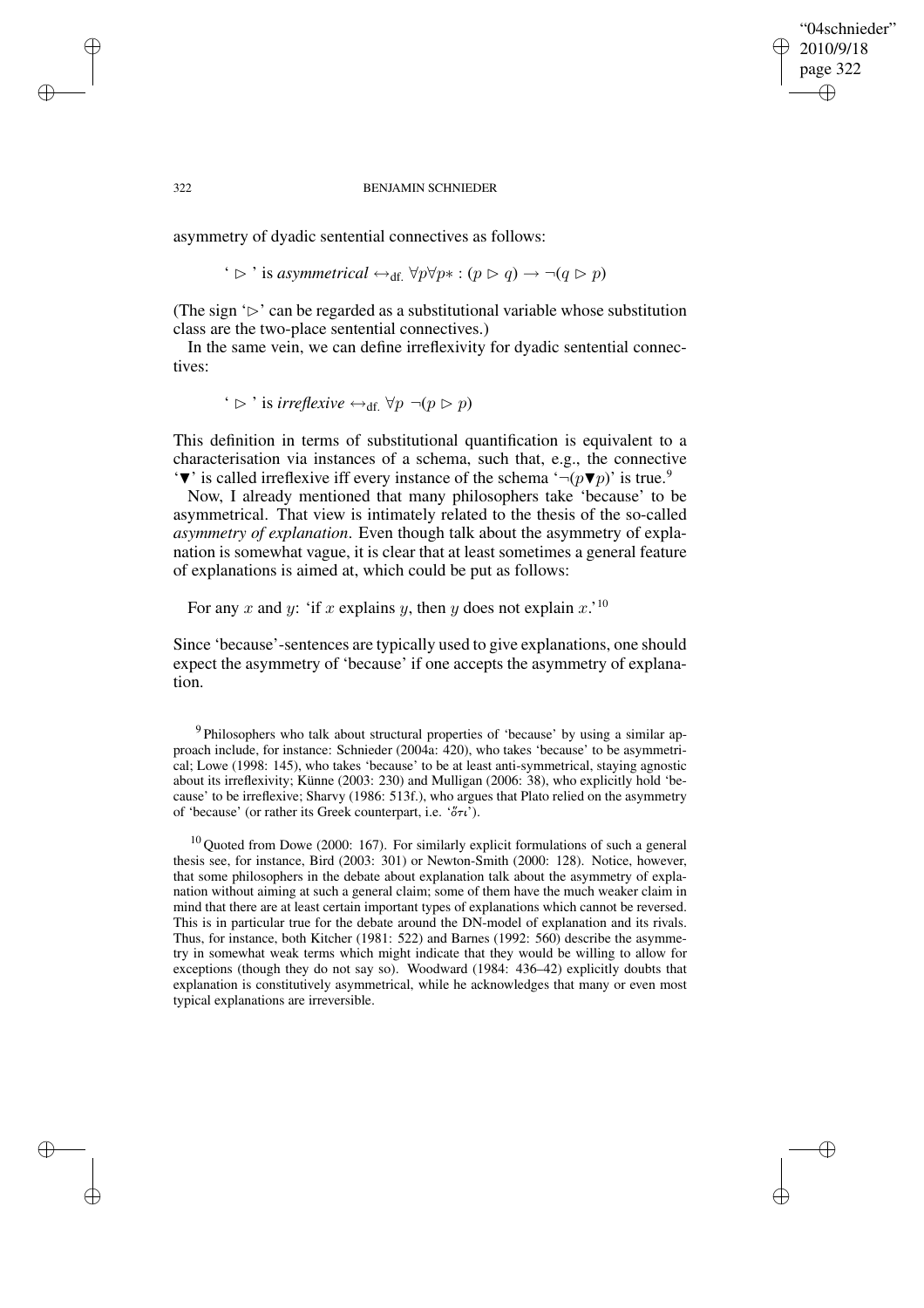If 'because' is asymmetrical then this is certainly an important feature of that connective which can play an important role in philosophical arguments. One such argument appears in the already mentioned *Euthyphro*. After understanding that he is meant to give a general account of piety, Euthyphro proposes that the pious is the god-beloved. But that proposal would commit him to accept that pious things are pious because they are god-beloved — whereas Socrates makes Euthyphro see that his own intuitions speak for the opposite direction of explanation. For, Euthyphro's gods are beings with a mental makeup comparable to ours; but their intellectual capacities are much greater than ours, and they let their affections be governed by their judgements on what is good or bad.<sup>11</sup> Hence, they should have a reason for loving the pious things, and that reason is just that those things are pious. Euthyphro therefore makes the concession that the gods love the pious things because they are pious. But we have seen that Euthyphro's analysis would imply the truth of the converse explanation that pious things are pious because they are god-beloved, and due to the asymmetry of 'because' we cannot have the explanations running both ways. Hence, Euthyphro's analysis must be mistaken — or so goes the core of Socrates' argument.

# *c. The Objects of Explanation*

✐

✐

✐

✐

As has been mentioned above, it is often said that 'because' expresses a relation. That relation (usually called 'the relation of explanation', or 'the explanatory relation') is supposed to hold between an explaining entity and an entity to be explained. So, in as much as we take 'because' to express such a relation, the question arises as to what kind of relata that relation relates. In other words: what are the objects of explanation?

To prepare for an answer, we should briefly get clearer on what it may mean that a sentential connective, such as 'because', expresses a relation. A minimal thesis that philosophers usually have in mind here is that the truthconditions of a 'because'-sentence should be stateable in terms of the explanatory relation, where the relevant relata should somehow be introduced by the clauses that are concatenated with 'because'.

Since the truth-conditions of sentences can be stated in different and nonsynonymous ways, some philosophers will take the said condition only to be necessary for a term's expressing a relation. For, on some use of 'express', to express a relation is a privileged semantic feature of an expression at the

"04schnieder" 2010/9/18 page 323

✐

✐

✐

<sup>11</sup> See, in particular, *Euthyphro*, Stephanus pages 7a–8a.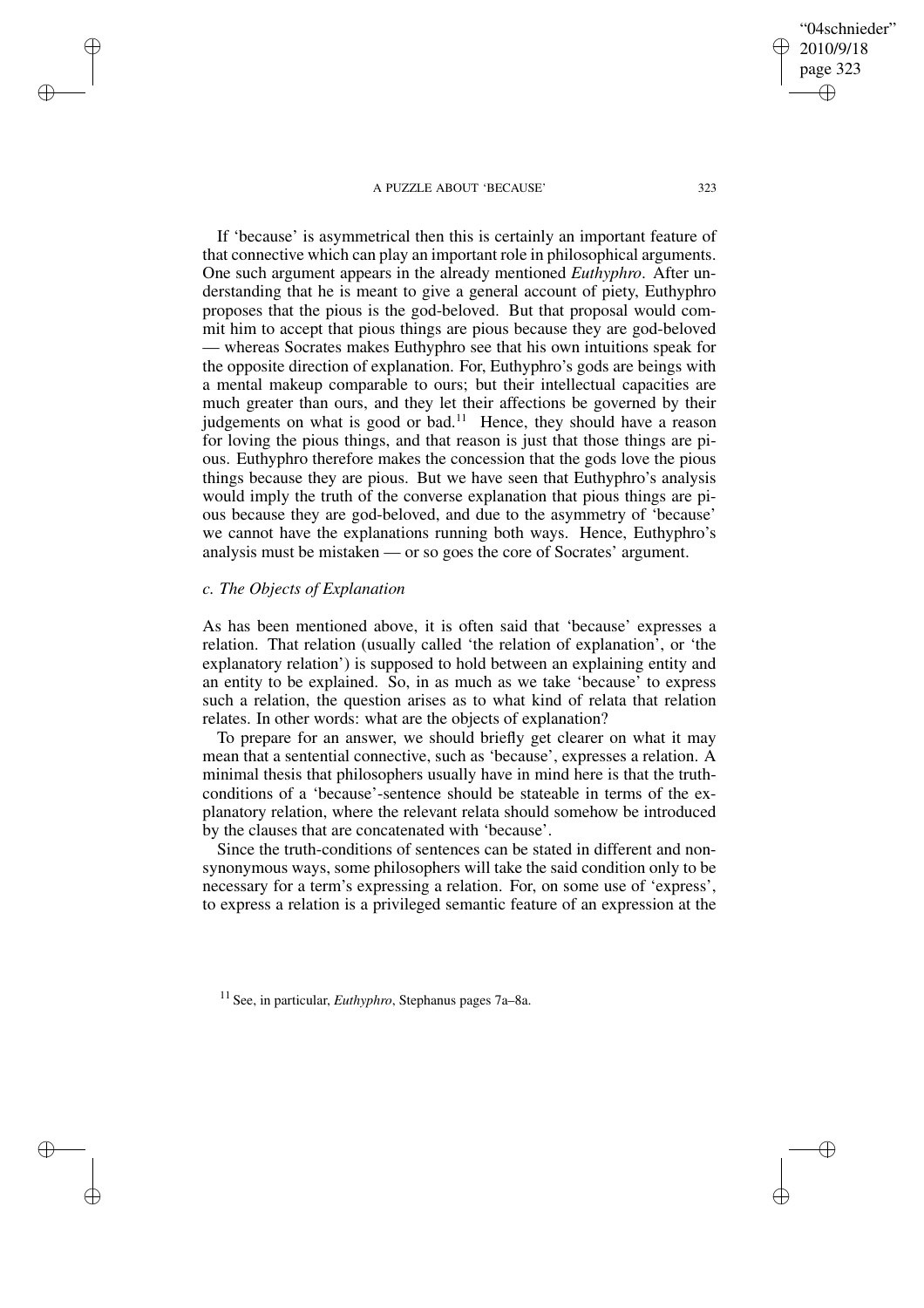## "04schnieder" 2010/9/18 page 324 ✐ ✐

✐

✐

#### 324 BENJAMIN SCHNIEDER

heart of its meaning, such that some truth-conditions stateable in terms of the relation must reveal the meaning of the operator.<sup>12</sup>

But for the present purpose, we may work with a less demanding sense of 'express' and take the specified necessary condition for expressing a relation also to be a sufficient one (this is, indeed, a very liberal sense since it allows that one and the same connective can express more than one relation). Then we can say, more precisely and on a more general level, that

# A two-place sentential connective  $C$  expresses the relation  $R$  iff

 $\exists f \forall S \forall S^* : S \cap C \cap S^*$  is true iff R holds between  $f(S)$  and  $f(S^*)$ .

(Where ' $f'$  ranges over functions, 'S' and 'S<sup>\*</sup>' range over sentences, and  $\sim$  is the sign of concatenation.)

With this account we can, for instance, classify any two-place truth-functional connective  $C$  as relational, because we can state the truth-conditions of  $S^{\frown}C^{\frown}S^*$  in terms of a relation holding between the truth-value of S and the truth-value of  $S^*$ .

Let us now return to the question of what the objects of explanation are. There are some locutions that may, though only at first glance, suggest that such objects are truth-values; for, we sometimes say that the truth of a sentence requires an explanation and that something accounts for, or explains, the truth of some statement. However, in the sense defined above, the objects of the explanatory relation are clearly not truth-values, since 'because' is not a truth-functional operator. But assume  $C$  is an operator which is not truthfunctional. Then there are sentences  $S$  and  $S^*$  agreeing in truth-value, and some sentence  $S^{\frown}C^{\frown}S^*$  or  $S^{\frown}C^{\frown}S$  such that substituting  $S^*$  for S changes the truth-value of the sentence. Hence, the truth-conditions of  $S^{\frown}C^{\frown}S^*$  cannot be stated in terms of a relation holding between the truth-values of S and  $S^*$ . Examples in the case of 'because' would be the sentences

✐

✐

✐

 $12$  There is, by the way, at least some linguistic evidence that 'because' may express a relation even in this more demanding sense (i.e. such that the relation should indeed feature in meaning-revealing truth-conditions for 'because'-sentences). For, etymologically, the sentential connective 'because' derives by contraction from 'by cause', a phrase consisting of a preposition and the noun 'cause' (cp. OED; the following quotations are taken from *OED Online*). Like 'because', that phrase required a sentence as its first argument, which determines what is to be explained. Contrary to 'because', however, the phrase did not take a sentence as its second argument; rather, it accepted a 'why'-clause or a 'that'-clause (e.g. 'By cause that he was hire Neighebour') or it was followed by 'of' together with some other singular term. In a transition phase, 'because' was used in the same way (e.g. 'The Holy Ghost was not yet giuen; because that Iesus was not yet glorified'), while 'by cause' already appeared as a sentential connective ('By cause I am a burel man. Haue me excused of my rude speche').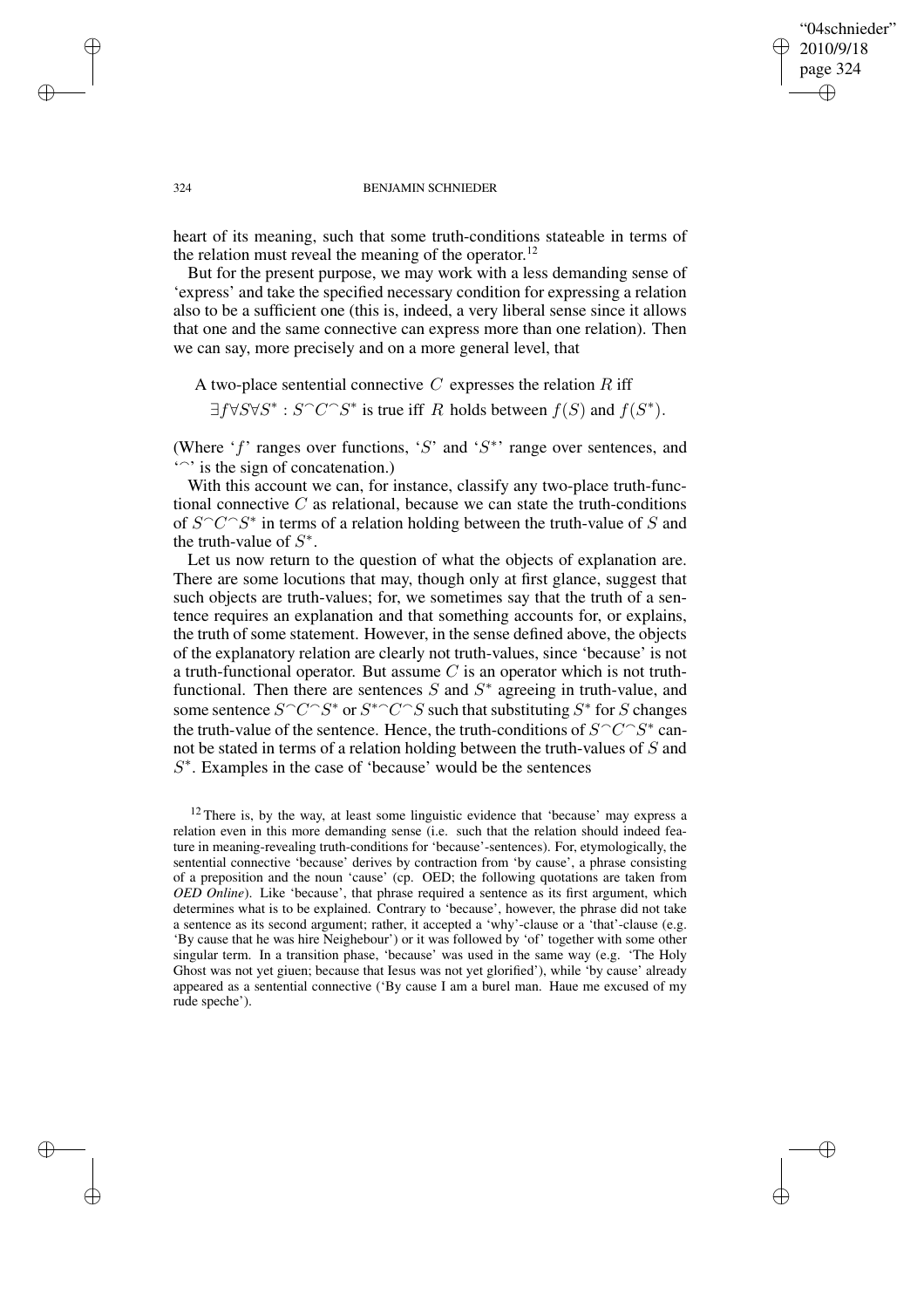- (1) Chernobyl exploded because there were deficiencies in the reactor design and in the operating regulations.
- (2) Chernobyl exploded because the Berlin wall fell in 1989.

Since 'because' is moreover a hyper-intensional connective, the objects of explanation cannot be Carnapian intensions either. Sentences  $S$  and  $S^*$  are intensionally equivalent iff they have the same truth-value with respect to every possible world. A sentential connective  $C$  is hyper-intensional if there are intensionally equivalent sentences  $S$  and  $S^*$  which cannot be substituted *salva veritate* as arguments of C. The hyper-intensionality of 'because' is illustrated by examples such as:

- (3) That snow is white is true because snow is white.
- (4) Snow is white because snow is white.

Sentence (4) results from substituting

(5) That snow is white is true.

with the intensionally equivalent sentence

(6) Snow is white.

✐

✐

✐

✐

But while (3) is acknowledged to be true by the majority of philosophers working on truth,<sup>13</sup> (4) is obviously false because of the irreflexivity of 'because'.

The example also leads the way to a promising account of the objects of explanation. The sentences (5) and (6), though intensionally equivalent, do not express the same content, for (5) is concerned with the notion of truth while (6) is not. In claiming that (5) and (6) differ in content, one relies on a notion of content individuated in a fine-grained way which is sensitive to even minor differences in meaning (taking into account the composition of the sentence in question). And it is such contents (which may be called facts, propositions, or Fregean senses) that are plausibly the relata of the relation of explanation.

"04schnieder" 2010/9/18 page 325

✐

✐

✐

 $13$  For some recent attempts to justify the validity of the schema 'that p is true because p' see, for instance, Künne (2003: 150–57), Hornsby (2005: 43f.), Rodriguez-Pereyra (2005), or Schnieder (2006).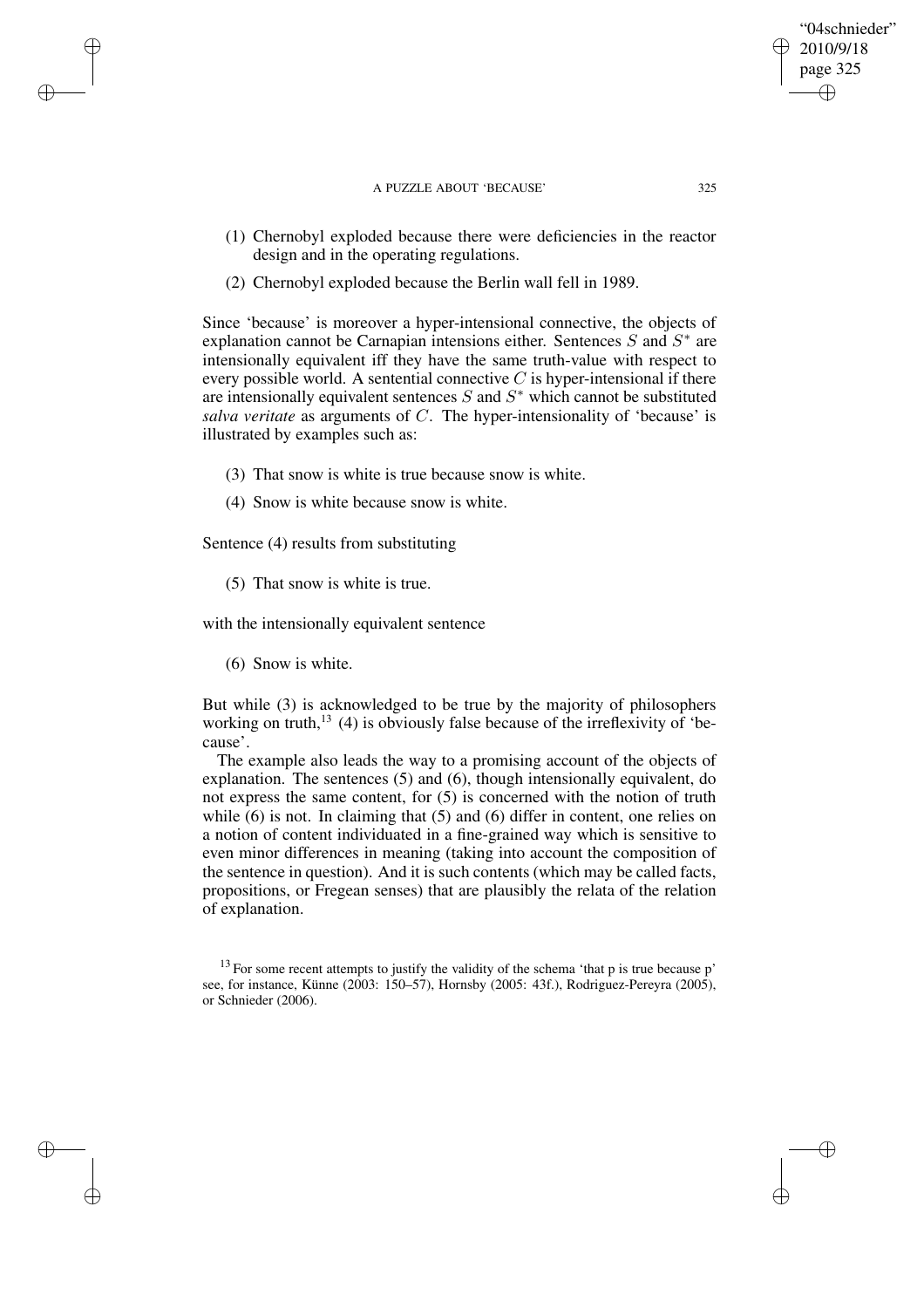"04schnieder" 2010/9/18 page 326 ✐ ✐

✐

✐

326 BENJAMIN SCHNIEDER

Liggins (2008: 189) seems to suggest that 'because' could only sensibly be said to express a relation between contents (propositions) if the clauses in a 'because'-sentence *referred* to propositions (which they arguably don't). However, on the currently discussed explication of expressing, the relation between the clause and the entity introduced as a relatum need not be reference; it only has to be some systematic semantic relation. The semantic relation which is relevant in our case and which holds between the clauses of a 'because'-sentence and the relata introduced for the relation is that between a sentence and its content. It can be specified as follows: a clause S of a 'because'-sentence contributes as a relatum for the explanatory relation the referent of the nominalised expression  $\ulcorner$  the proposition that  $S\urcorner$ .

## *d. Tying Some Knots*

Let me briefly show how certain aspects of the three claims about 'because' can be brought to bear on each other.

First, as has been mentioned earlier, there seem to be several *kinds* of explanation that differ in interesting respects. But even if that much is agreed, it remains to be seen whether talk about different kinds of explanation can be fruitfully cashed out.

It is important to notice that the distinction is not concerned with the *topic* of the explanations. For, first of all, the distinction is not based on what *things* the explanations are about, such that a causal explanation would be one which is concerned with entities from the causal order. Non-causal, analytic explanations can be given about any entity whatsoever, including things that are causes and effects, i.e. events. We may ask, for instance, about a certain event what makes it persist over a period of time, what makes it the sort of event it is (e.g. a catastrophe), or even what makes it the cause of another event. Perhaps, some such questions have no answers (because some facts are fundamental, unexplainable facts), but in general such questions make perfect sense.

Moreover, a causal explanation need not *mention* causality in any way. The following is a typical example of a causal explanation:

(7) The Titanic sank because it collided with an iceberg.

But sentence (7) does not *say* that the collision was the cause of the sinking. Certainly, that the explanation is a causal one has something to do with the fact that the collision caused the sinking; but it is not that this very fact is reported in (7). It is reported in the non-synonymous sentence:

(8) The collision of the Titanic with an iceberg caused it to sink.

✐

✐

✐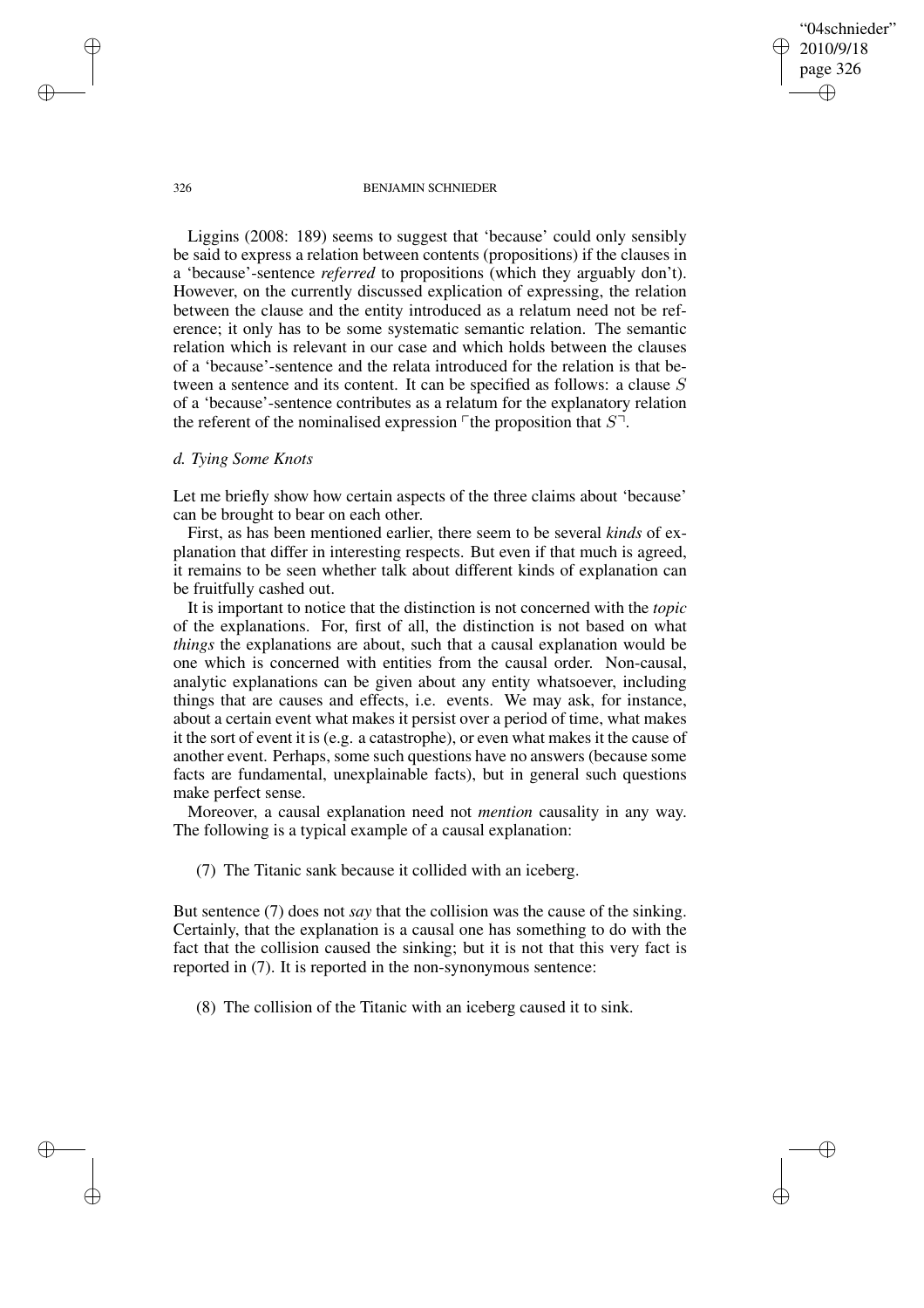Now for a positive proposal: what makes something a causal explanation, I suggest, is not that it is itself a fact about causes, but that it is *grounded* in such a fact. In other words, what makes (7) a causal explanation is the truth of the following meta-explanation:

(9) (7) is true because (8) is true.

✐

✐

✐

✐

(Notice that the meta-linguistic character of (9) is inessential for what is at issue; we might get the same point across, for instance, by 'That the Titanic sank because it collided with an iceberg is true because the collision caused the Titanic to sink', or 'That the Titanic's collision with an iceberg caused the Titanic to sink makes it true that the Titanic sank because it collided with an iceberg'.)

Similarly, what makes something an analytic explanation is that it is grounded in a fact about analyses (of some sort). I suggest, therefore, to distinguish explanations from *their grounds* and to use this distinction in order to explain what distinguishes different kinds of explanation.

Notice that the proposal does not imply that there are different relations expressed by 'because'. It is rather that the explanatory relation, expressed by 'because', can hold because of certain other relations. Not any relation will do. In making 'because'-statements, we aim at reporting priorities in the world; it is those relations that can ground the explanatory relation. In combination with the claim that 'because' operates on content, this proposal opens a possibility of how to understand the semantics of 'because':

 $\forall S \forall S^* : \ulcorner S$  because  $S^{*}$  is true iff

 $\exists R$  (R is a priority relation  $\& R$  holds between the content of S and the content of  $S^*$ ).

Given that this proposal is on the right track, one of the most important tasks for a comprehensive theory of 'because' would be to develop an account of the relevant priority relations. But this must be delegated to future research.

A second point I want to briefly address is that the asymmetry thesis, in its formulation via inferential relations, may seem prone to simple counterexamples because of the irregularities of natural language.<sup>14</sup> For, assume Herby wants to blow up a bank (a financial institute) that is located on a river bank. Since he uses too much dynamite, he inadvertently blows up the riverbank by blowing up the bank. Hence, it is true that

<sup>14</sup> Cp. Strawson's (1957: 90f.) comments on Quine's characterization of logical truth.

"04schnieder" 2010/9/18 page 327

✐

✐

✐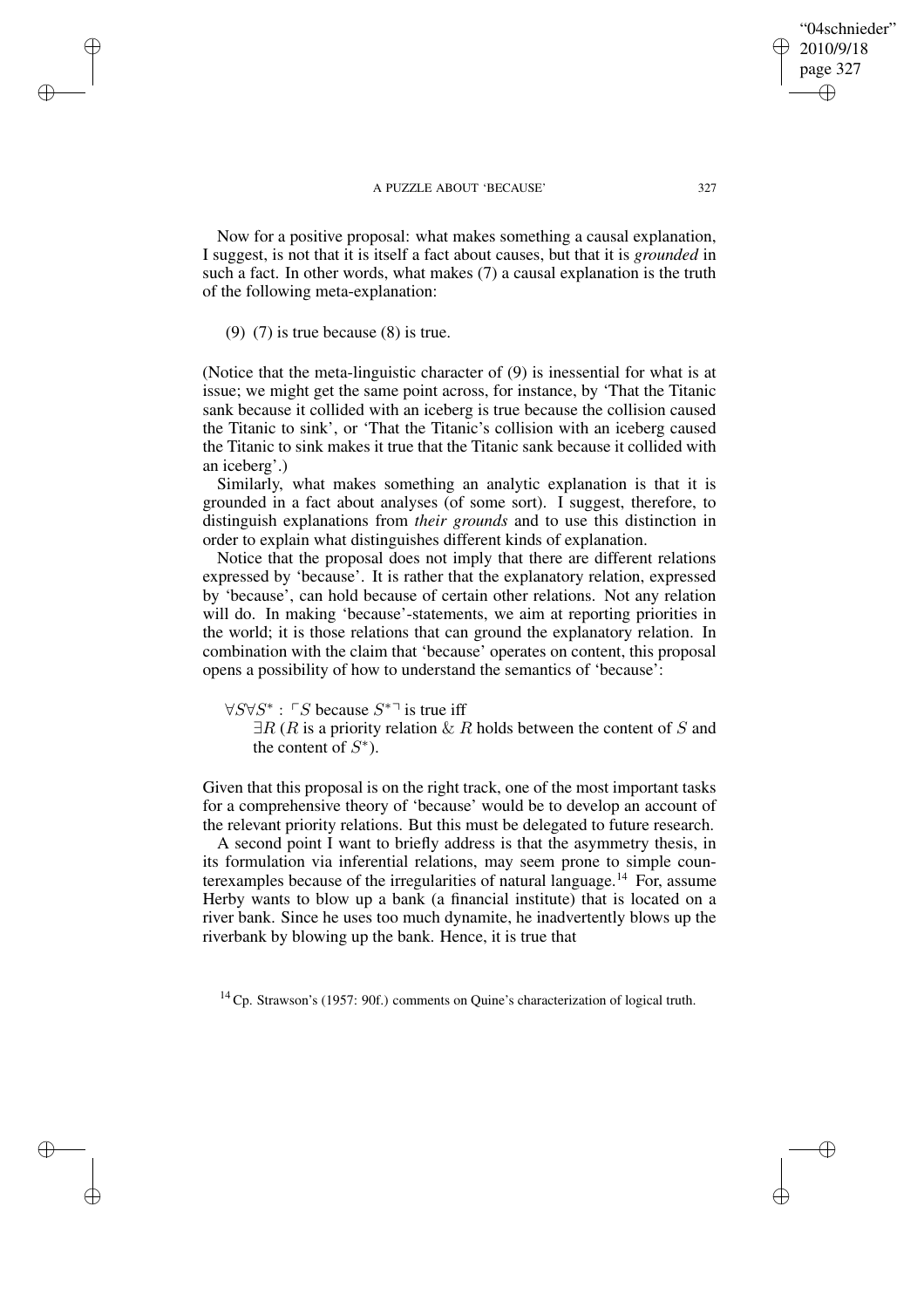## "04schnieder" 2010/9/18 page 328 ✐ ✐

✐

✐

#### 328 BENJAMIN SCHNIEDER

(10) The bank got destroyed because the bank got destroyed.

But this is a sentence of the form 'p because p' which, as many authors assure us, can never be true (Mulligan speaks in such cases of the 'because' of the exasperated adult; loc. cit.).

However, it is obvious that nobody who held that instances of 'p because p' are always false wanted to exclude the truth of cases such as (10). The reason why (10) is not a counterexample to the thesis of asymmetry of 'because', *as it is intended*, is that (10) involves an equivocation on the word 'bank'. But notice that lexical ambiguity is not the only source for superficial counterexamples to the asymmetry of 'because'. Imagine that Herby used even more dynamite and by blowing up the riverbank with the bank, he also blew up the opposite riverbank. Hence, it is true that

(11) *That* riverbank got destroyed because *that* riverbank got destroyed.

The spurious character of this counterexample is not due a lexical ambiguity but due to a difference in referential conditions. Finally, scope ambiguities can also generate superficial counterexamples to asymmetry. Imagine that some people were shocked because of what Herby had done. But Herby never intended to cause anyone distress. So, he was shocked because someone was shocked. Since Herby is someone himself, it is true that

(12) Someone was shocked because someone was shocked.

What makes this example possible is neither a lexical ambiguity nor a referential difference between any demonstrative elements involved. Rather, it is the possibility to dissolve (12) into different logical forms, some of which are outside the scope of the intended thesis. In the reading in which (12) is true, the first quantifier reigns over the whole sentence:  $\exists x$  (is-shocked  $(x)$ ) because  $\exists y$  is-shocked (y)).

While proponents clearly are right to exclude cases like the ones described from the scope of their thesis, the examples still show that the above definitions of the irreflexivity and asymmetry of connectives have to be taken with a grain of salt. Certainly, it is not too difficult to provide that grain; yet, a more precise formulation, which need not be spiced up any more, would be desirable.

A short reflection on how such a formulation might look like straightforwardly leads to what we supposed are the objects of explanation: a rigorous definition of asymmetry has to retract from the surface form of a sentence and take into account the level of content. At the end of the day, one can

✐

✐

✐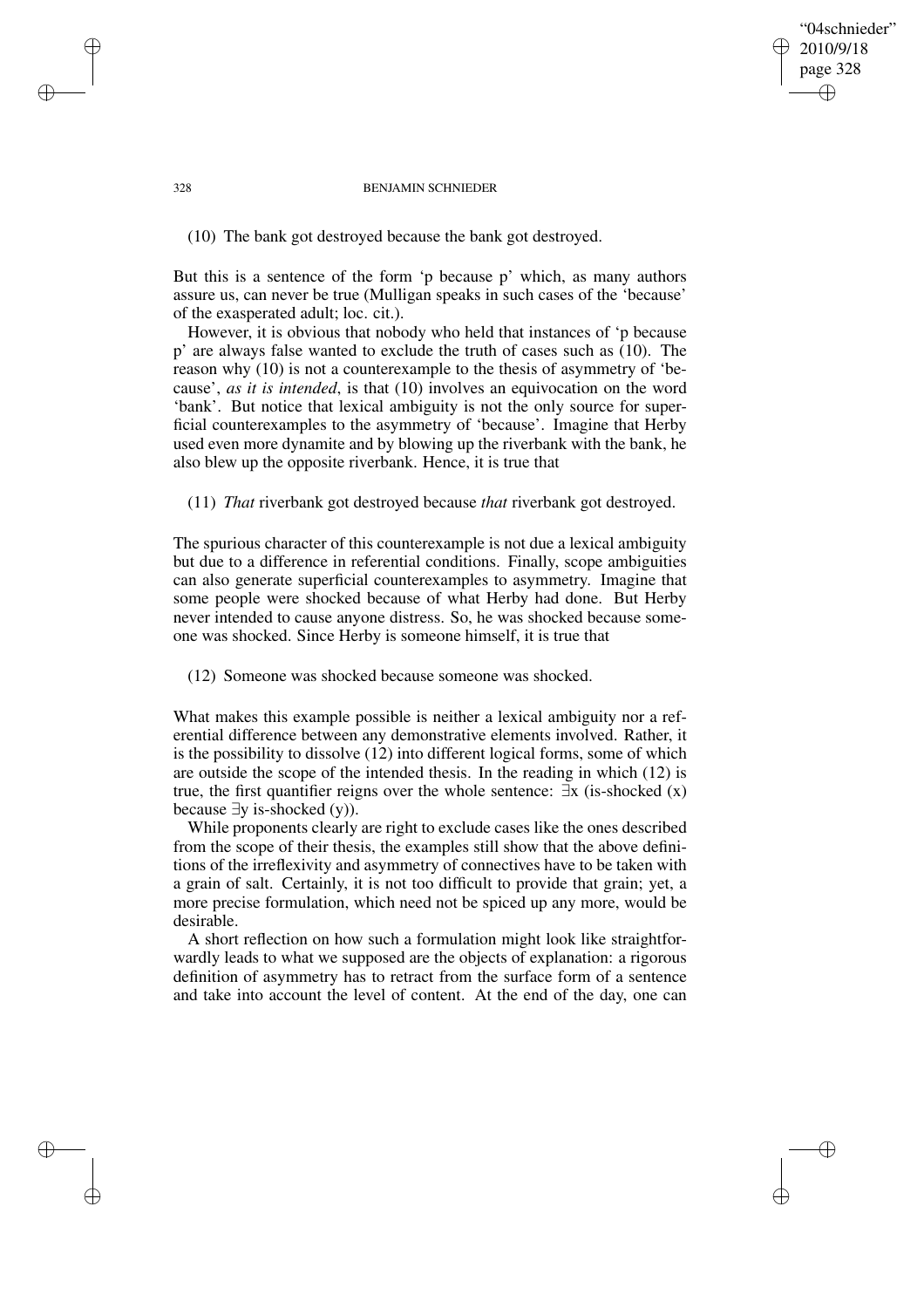hardly avoid talking about the relata of the explanatory relation then if one wants to explain in what sense 'because' is asymmetrical.

## 2. *The Puzzle about the Analytic 'Because'*

✐

✐

✐

✐

Now let us take look at a particular example of an analytic 'because'-sentence which seems acceptable to many ears:<sup>15</sup>

(13) Donald is a bachelor because he is an unmarried male.

(For sake of precision, one may add the qualification 'of marriageable age' to the 'because'-clause; for sake of brevity, I ignore this complication.)

The acceptance of  $(13)$  causes a problem if one also accepts the widespread intuition that the expressions 'bachelor' and 'unmarried male' are synonyms and therefore contribute the same content to the contexts in which they are embedded.<sup>16</sup> For if this is so, then even though in  $(13)$  'because' combines with two different sentences, it operates on the same content twice; $17$  hence, the statement seems to violate the irreflexivity of 'because' and thereby also the asymmetry. Moreover, in the brief discussion of the alleged counterexamples to asymmetry, the important move was to distinguish asymmetry on the linguistic level from asymmetry on the level of content, and to endorse the thesis of asymmetry only for the level of content. But obviously, this move cannot help here.

Nailing down the problem, an inconsistency arises from the three claims about 'because' introduced in the first section of this paper:

<sup>15</sup> Philosophers who accepted it in print include, for instance, Caputo (2007: 292), Hawthorne (2006: 101), Hestir (2003: 15), Johnston (1993: 330), Melnyk (2003: 142), Menzies & Pettit (1993: 103), and Miller (1995: 853). Künne's (2003: 155) use of an analogous example shows that he would accept (13) as well.

<sup>16</sup> Notice that I do not identify linguistic meaning with content but only assume that linguistic meaning together with contextual parameters determines content. The contribution of context, however, is only relevant in the case of context-sensitive words (as, e.g., the indexical 'I'). If an expression is not context-sensitive, its meaning determines its content without interference, and hence, two synonymous expressions which are not context-sensitive also have the same content. For the present purposes, issues of context-sensitivity can safely be ignored.

 $^{17}$ I presuppose that the 'he' in (13) functions as a pronoun of laziness and contributes the same content to the sentence as 'Donald' does. If you disagree with that presupposition, replace 'he' with 'Donald'.

"04schnieder" 2010/9/18 page 329

✐

✐

✐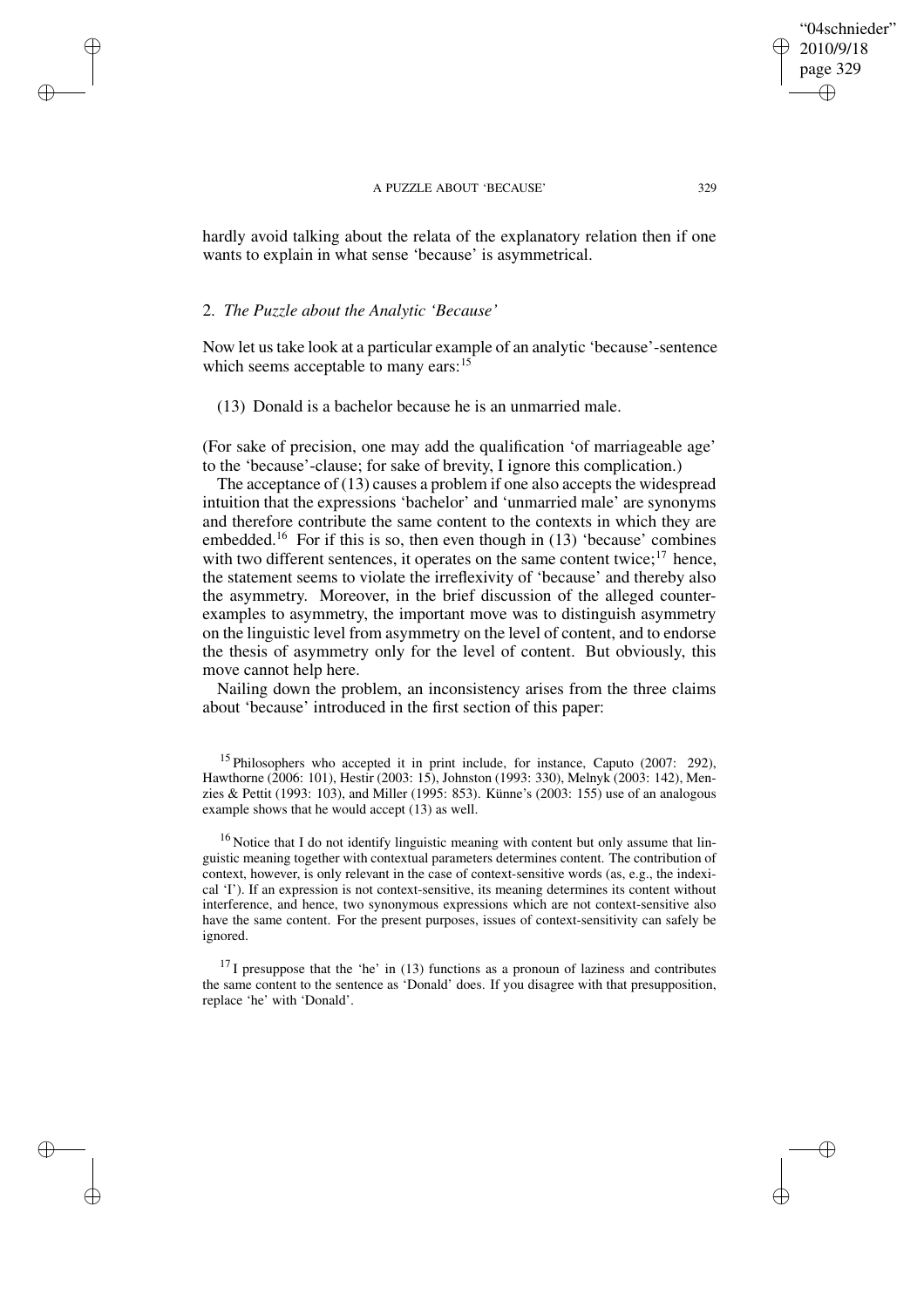#### 330 BENJAMIN SCHNIEDER

"04schnieder" 2010/9/18 page 330

✐

✐

✐

✐

| Correct analyses correspond to true<br>'because'-sentences. |
|-------------------------------------------------------------|
| 'because' is asymmetrical.                                  |
| 'because' operates on content.                              |
|                                                             |

together with a twofold assumption on the semantics of 'bachelor':

|  | d. Same-Content-Analysis i. 'bachelor' can be analysed by 'unmar- |
|--|-------------------------------------------------------------------|
|  | ried male', while                                                 |
|  | ii. both expressions have the same content.                       |

At least one of those assumptions has to go. (For, a. and d.i. together imply that (13) is true. But from d.ii. we can conclude that the two clauses of (13) have the same content. So, together with c. it follows that there is a symmetrical 'because'-statement, contradicting b.)

Before we begin the discussion, it should be stressed that it is hardly useful to debate the semantics of the particular example (i.e. the meaning of 'bachelor').<sup>18</sup> The pressing question is whether we want to allow that there may, in principle, be cases in which one sentence can be used to give an explanation of the content of a synonymous sentence. Assume there is at least one sentence S of that kind. Synonymous sentences have the same content. Then, if 'because' operates on content — that is, if the objects of explanation are contents  $\overline{\phantom{a}}$ , sentence S must be reversible. Hence, the irreflexivity and therefore the asymmetry of 'because' would have to be given up. Commitments to such 'because'-sentences arise once we accept the analytic 'because' and allow that in some cases of analysis the *analysans* and the *analysandum* have the same content (note that I use 'analysans' and 'analysandum' as terms for the expressions used in an analysis, but without committing myself to any substantial view on what the primary objects of analysis are). And such cases are to be expected on one popular view on *conceptual* analysis, on which the *analysans* and the *analysandum* of a correct conceptual analysis have the same content. (Of course, such a conception is, albeit popular, not uncontroversial. It is, for instance, said to create what has been called the paradox of analysis.<sup>19</sup> But this is not the place to enter into a debate about

✐

✐

✐

<sup>&</sup>lt;sup>18</sup> One can, by the way, have reasonable doubts about the synonymy of 'bachelor' and 'unmarried male of marriageable age'; see, e.g., Jackendoff (2002: 375).

<sup>19</sup> Two *loci classici* for that paradox are Langford (1942) and Moore (1942). Ackerman (1990) argues that the commonly recognized paradox has to be distinguished from a second paradox of analysis which demands a different solution. Due to its intimate relation to conceptual analysis, the presented puzzle about 'because' could indeed be called *the third paradox of analysis*.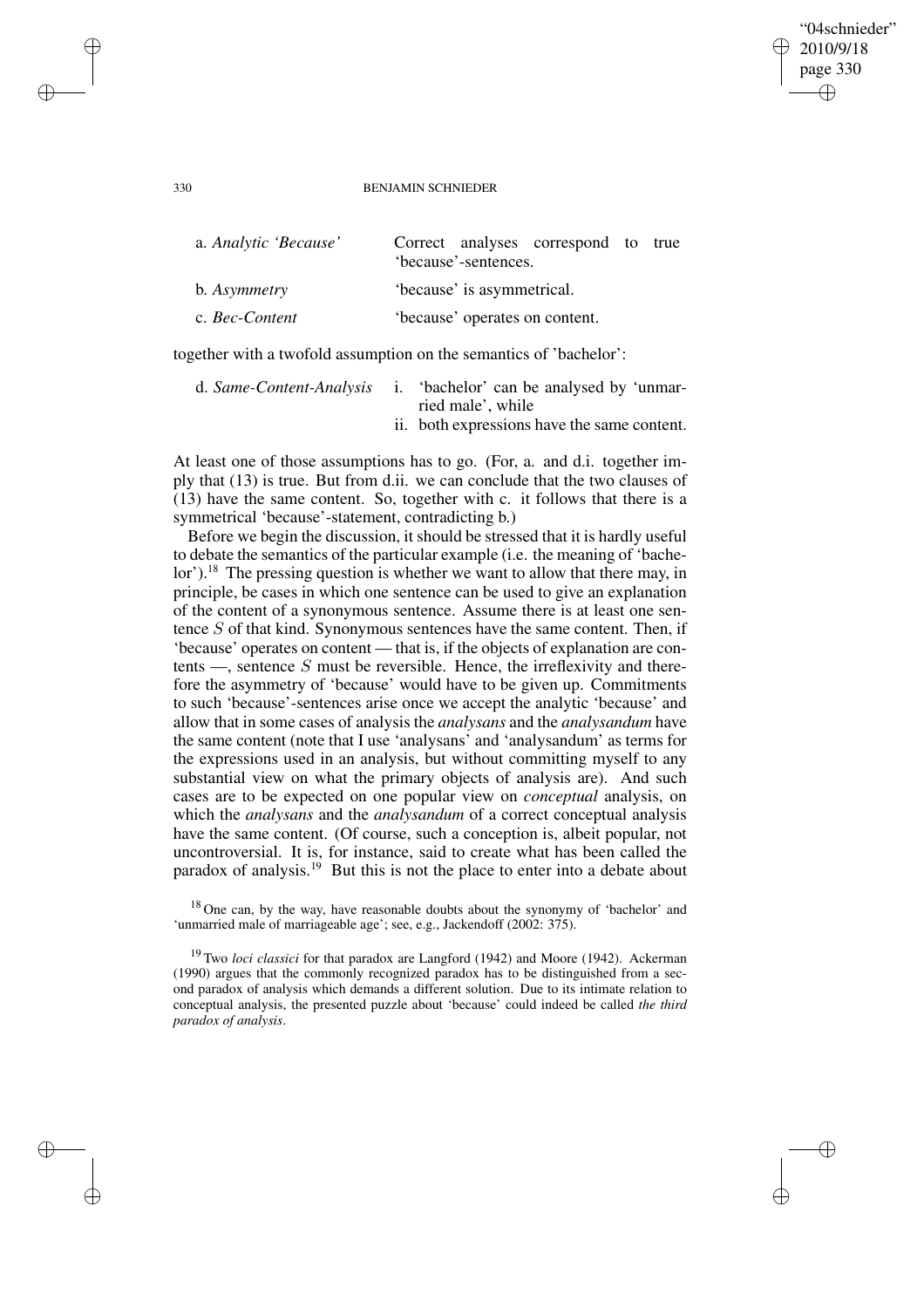how the idea of analysis should best be understood. For the nonce, it should suffice that there is one popular conception of conceptual analysis that seems to generate a problem for the asymmetry of explanation.)

## 3. *Four Candidate Solutions*

✐

✐

✐

✐

We have distinguished four legs of the puzzle, claims a. to d. In principle, each of those claims could be denied in order to solve the puzzle. Accordingly, I shall consider four candidate solutions.

## *a. Rejecting Asymmetry*

The derivation of the puzzle made use of the asymmetry of 'because' (claim b.). Thus, once we deny *Asymmetry*, the presented road to the puzzle is blocked.

But even though I motivated the problem taking recourse to the asymmetry of 'because', it does not essentially depend on the correctness of that thesis. Denying *Asymmetry* only provides a superficial solution to the puzzle because analogous problems immediately turn up. One such problem arises if one is not only inclined to accept (13), but also to reject the following sentence:

(14) Donald is an unmarried male because he is a bachelor.

In fact, (14) does not seem to be a true explanation. But if 'bachelor' and 'unmarried male' just express the same content and 'because' operates on contents, then (13) and (14) must express the same content, too. That obviously conflicts with the judgement that they differ in truth-value, since the content of (13) and (14) should, together with the fact that Donald is a bachelor, determine their truth-values. This problem, however, is independent of the alleged asymmetry of 'because'. To see this, assume that you reject the asymmetry of 'because' for reasons completely unrelated to the analytic 'because'. Then you would still have to decide between the options of taking 'because' to operate on content and allowing irreversible 'because' sentences with clauses that have the same content (which you are committed to once you accept (13) and reject (14)). The core of this variant of the above puzzle consists in the incompatibility of the following two claims:

"04schnieder" 2010/9/18 page 331

✐

✐

✐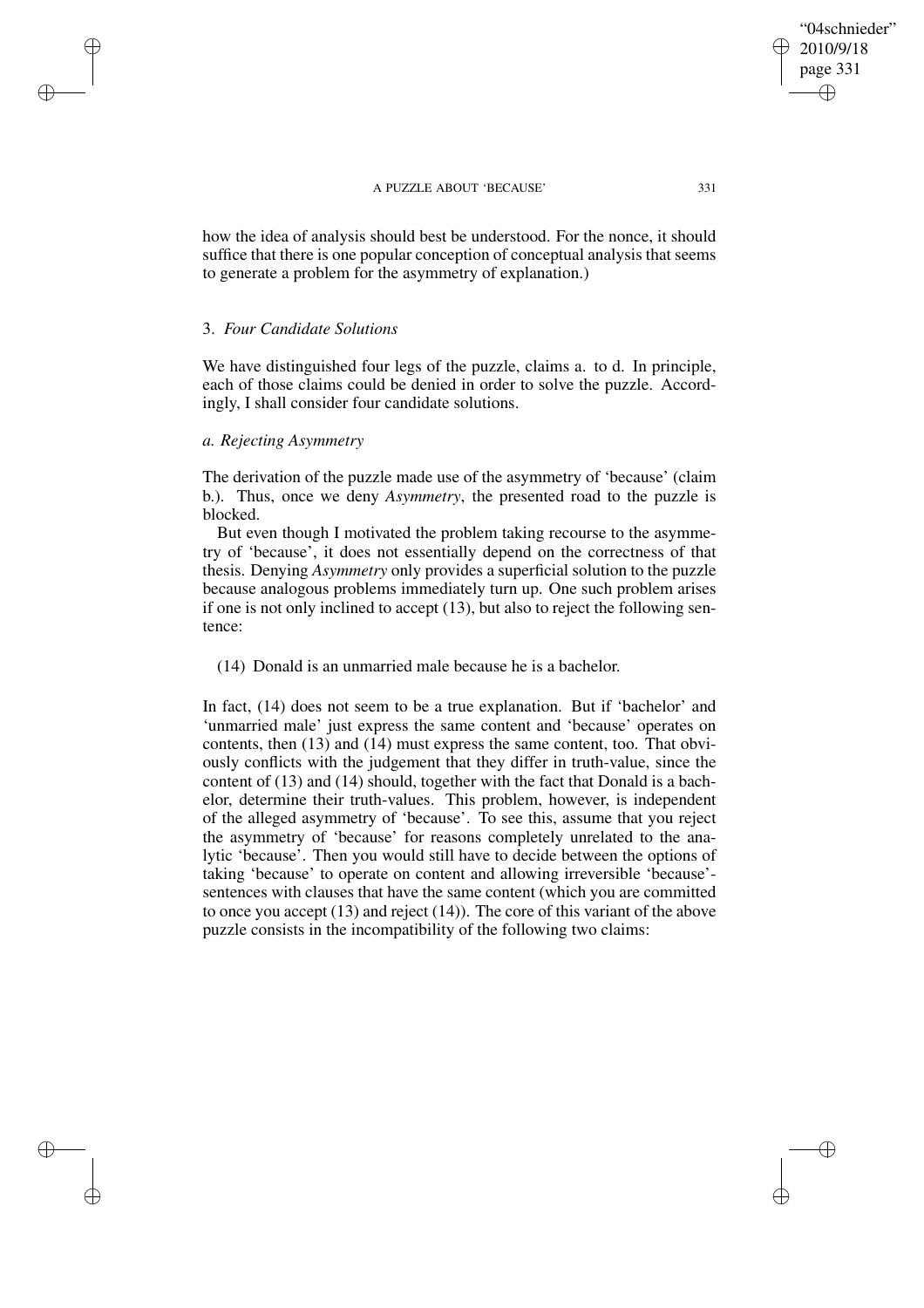## "04schnieder" 2010/9/18 page 332 ✐ ✐

✐

✐

#### 332 BENJAMIN SCHNIEDER

| Bec-Content | 'because' operates on content.                                                                                                                                                                        |
|-------------|-------------------------------------------------------------------------------------------------------------------------------------------------------------------------------------------------------|
|             | <i>Same-Content-Irreversible</i> There can be sentences S and $S^*$ with the<br>same content such that $\ulcorner S$ because $S^{*}$ is<br>true, while $\ulcorner S^*$ because $S^{\rceil}$ is false. |

Finally, there even remains a variant of the puzzle if you were willing to accept (14). For, if the clauses in (13) have the same content and 'because' operates on content, then the acceptance of (13) also commits one to the acceptance of

## (15) Donald is a bachelor because he is bachelor.

But while (13) seems an acceptable analytic explanation, (15) declares bachelorhood to be self-explanatory, which it certainly is not. Hence, solving the puzzle by denying *Asymmetry* seems a red herring.

## *b. Resisting the Analytic 'Because'*

A second way of reacting to the puzzle would, of course, consist in rejecting the sentence which led to the trouble, i.e. in denying that

(13) Donald is a bachelor because he is an unmarried male.

But the bare denial of (13) is a poor solution to the puzzle; one has to address at least two questions arising from that move. First, if one rejects (13) while accepting that we are working with a conceptual analysis (otherwise, just switch the example for an actual example of a conceptual analysis), one is also bound to reject the claim *Analytic 'Because'* (claim a.). One should, then, either try to mount a general argument against the analytic 'because', or argue that it fails only in certain cases, say, cases of conceptual analyses (while allowing that other analyses still correspond to an analytic 'because').

Second, it would hardly be a convincing move to reject (13) merely on the basis of the puzzle. For, as was pointed out earlier, (13) is intuitively judged as true by many philosophers, regardless of any specific theory about 'because'. So, anyone who opts for the current solution to the puzzle should at least try to explain why many people are disposed to accept (13), and why it is false after all.

Some philosophers might be tempted to provide such a kind of twofold explanation by declaring that it is, on reflection, not really (13) that people accept, but a related claim which is indeed true. To see what someone might come up with, we may take a look at a passage from Johnston. For, even

✐

✐

✐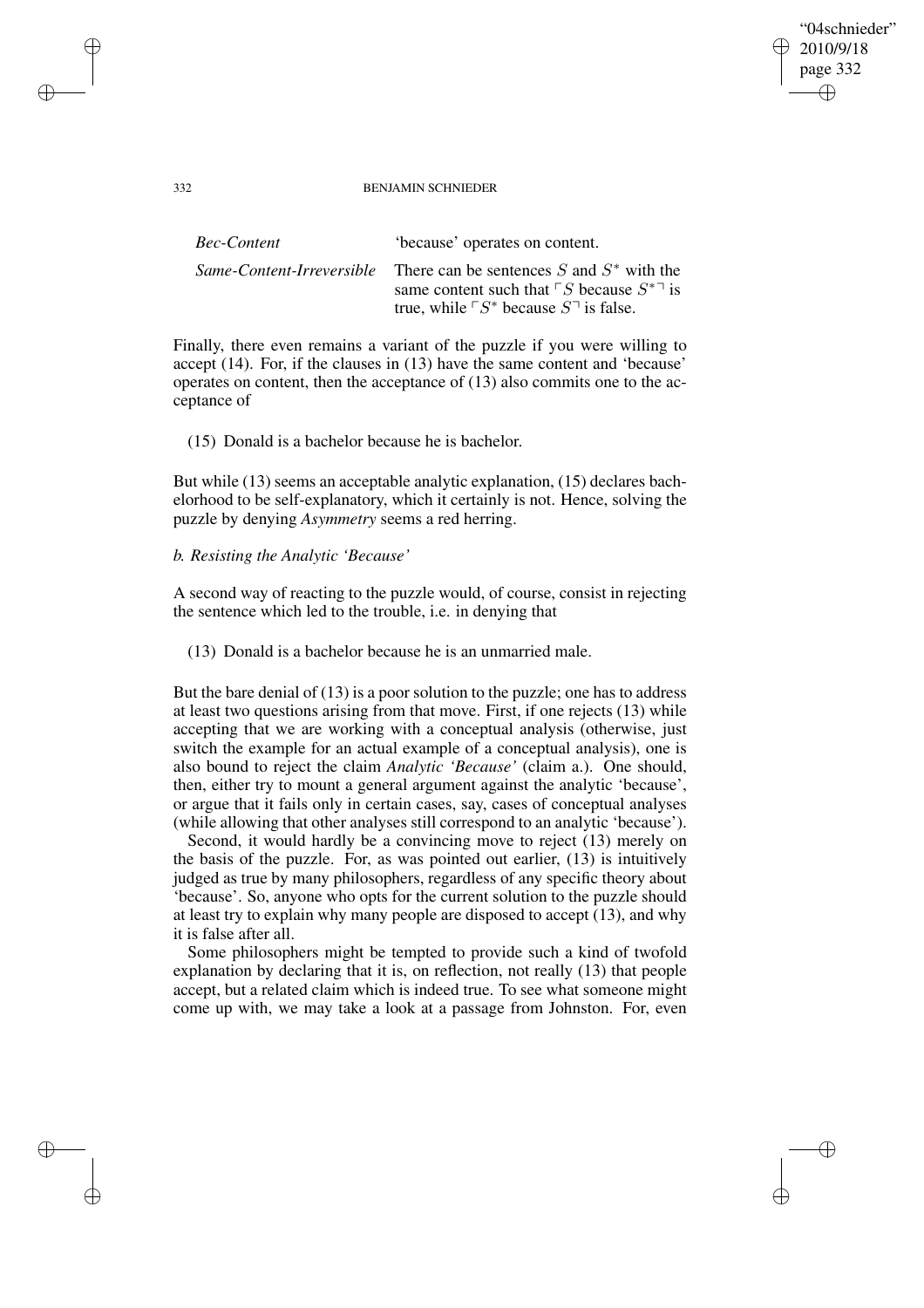though he affirmatively presents a claim such as (13), he uses a rather cautious formulation:

[There is] the 'because' of conceptual articulation, as in

(i) Parsifal is a bachelor, or is rightly called 'bachelor', because he is an unmarried male of marriageable age.

In providing such "explanations" of why certain things count as satisfying certain predicates, we are not employing sentences whose literal meanings convey empirical information concerning a relation of dependence between facts (events, states). (1993: 330)

What is interesting for our present concerns is the 'or'-clause that Johnston inserts in his sentence (i): he briefly switches to a meta-linguistic formulation, and he repeats the meta-linguistic idea when he describes what the explanation (of which he talks in scare quotes) does. I guess that some philosophers might here find the key to solving the puzzle. The idea would be that when people accept (13), they commit the common mistake of a usemention confusion. (13), as it stands, is false because it proposes to explain one thing in terms of itself (this part of the reaction of course presupposes that the objects of explanation are contents). However, we can mistake the claim made by (13) for the claim made by

(16) Donald is correctly called 'bachelor' because he is an unmarried male.

And that is a correct explanation.

✐

✐

✐

✐

Even though I find this reaction suspicious, I must admit that there indeed seems to be a temptation to insert some meta-linguistic element when being asked to justify (13). At least, I observed a number of (philosophically trained) people doing it. That temptation, however, can be explained without subscribing to the whole package of the proposed solution. It may rest on the correct intuition that explanations such as (13) can be employed to teach someone the use of a phrase he has not yet mastered. However, that observation alone surely cannot show that when we accept (13), what we really want to accept is a meta-linguistic variant of it. After all, it is quite generally true that by using a word, we can teach someone how to use it. That does not make all our statements covertly meta-linguistic.

"04schnieder" 2010/9/18 page 333

✐

✐

✐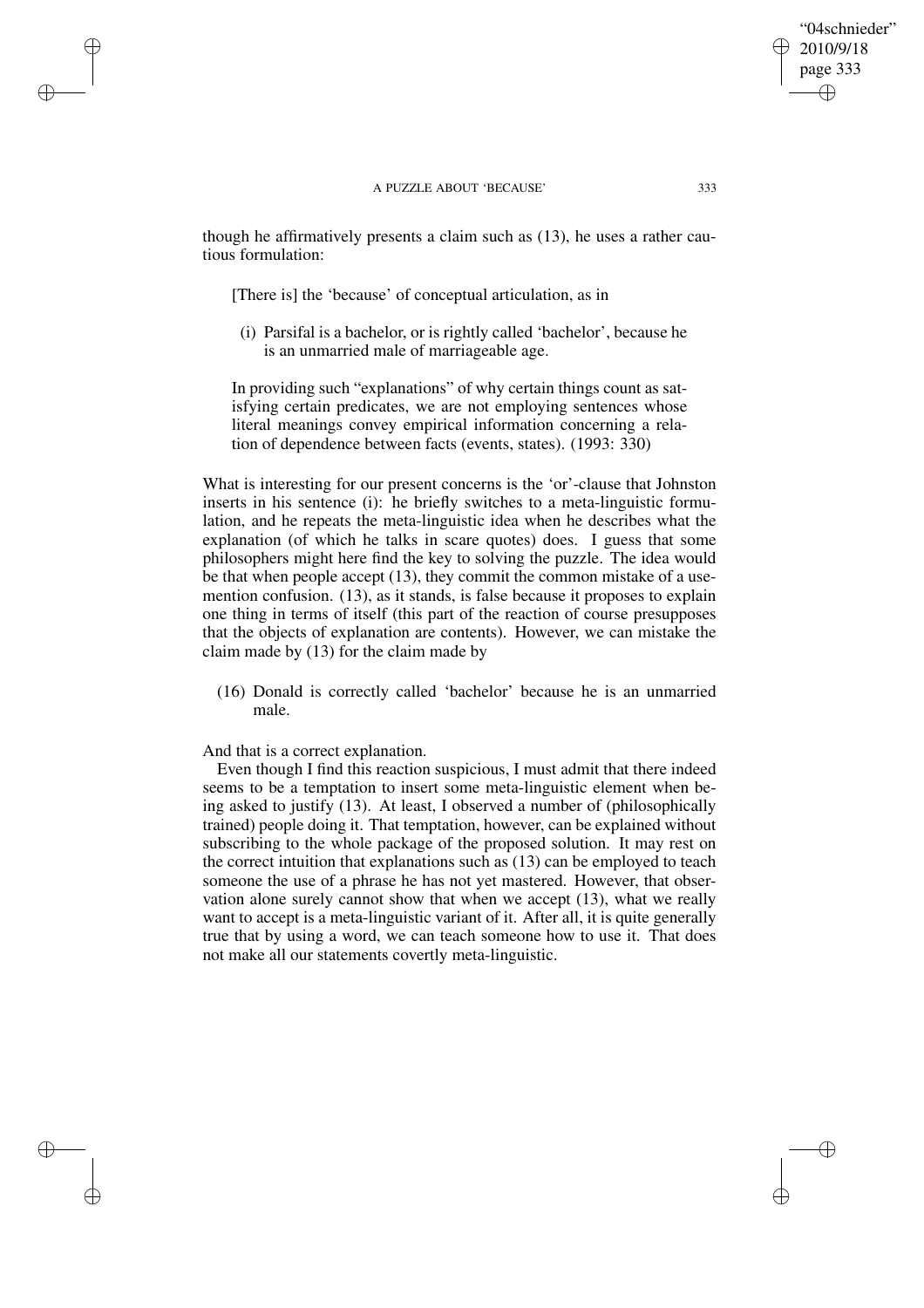## "04schnieder" 2010/9/18 page 334 ✐ ✐

✐

✐

#### 334 BENJAMIN SCHNIEDER

Moreover, the following two explanations, which we confuse according to the present proposal, have a very different epistemological and modal profile:

- (17) A bachelor is a bachelor because he is an unmarried male.
- (18) A bachelor is correctly called 'bachelor' because he is an unmarried male.

The first of these claims is a necessary truth, which one should furthermore — general doubts about apriority set aside — classify as *a priori*. The second explanation, however, is clearly empirical; it is both *a posteriori* and contingent. After all, it concerns the fact that a certain term applies to certain objects. Such a fact is neither necessary nor can it be known without empirical information (on how certain terms are used). For, bachelors need not have been called 'bachelors'. They could have been called 'Fred' instead. The confusion that is ascribed to people who mistake  $(17)$  for  $(18)$  or (13) for (16) — is quite a severe one.

Moreover, if we mistook (17) for (18), one should expect us also to mistake

(19) A bachelor is a bachelor because he is a bachelor.

for

(20) A bachelor is correctly called 'bachelor' because he is a bachelor.

But we don't. For, if we did, we should accept (19). After all, (20) is true, not false. It is an instance of the following valid schema:

An  $F$  is correctly called ' $F$ ' because it is an  $F$ .

The schema yields explanations of why terms correctly apply to certain things (it yields true, but partial explanations; we get complete ones by adding a conjunct to the 'because'-clause: '... and " $F$ " denotes  $Fs$ ").<sup>20</sup>

Perhaps, a proponent of the current solution to the puzzle might claim that we reject (19) because it looks so obviously like a violation of the irreflexivity of 'because' (and that this saves us from mistaking it for (20)). But then we should still mistake

 $20$  For a defence of this explanation, see Loux (1978: 35f.) or Schnieder (2004b: 142–44).

✐

✐

✐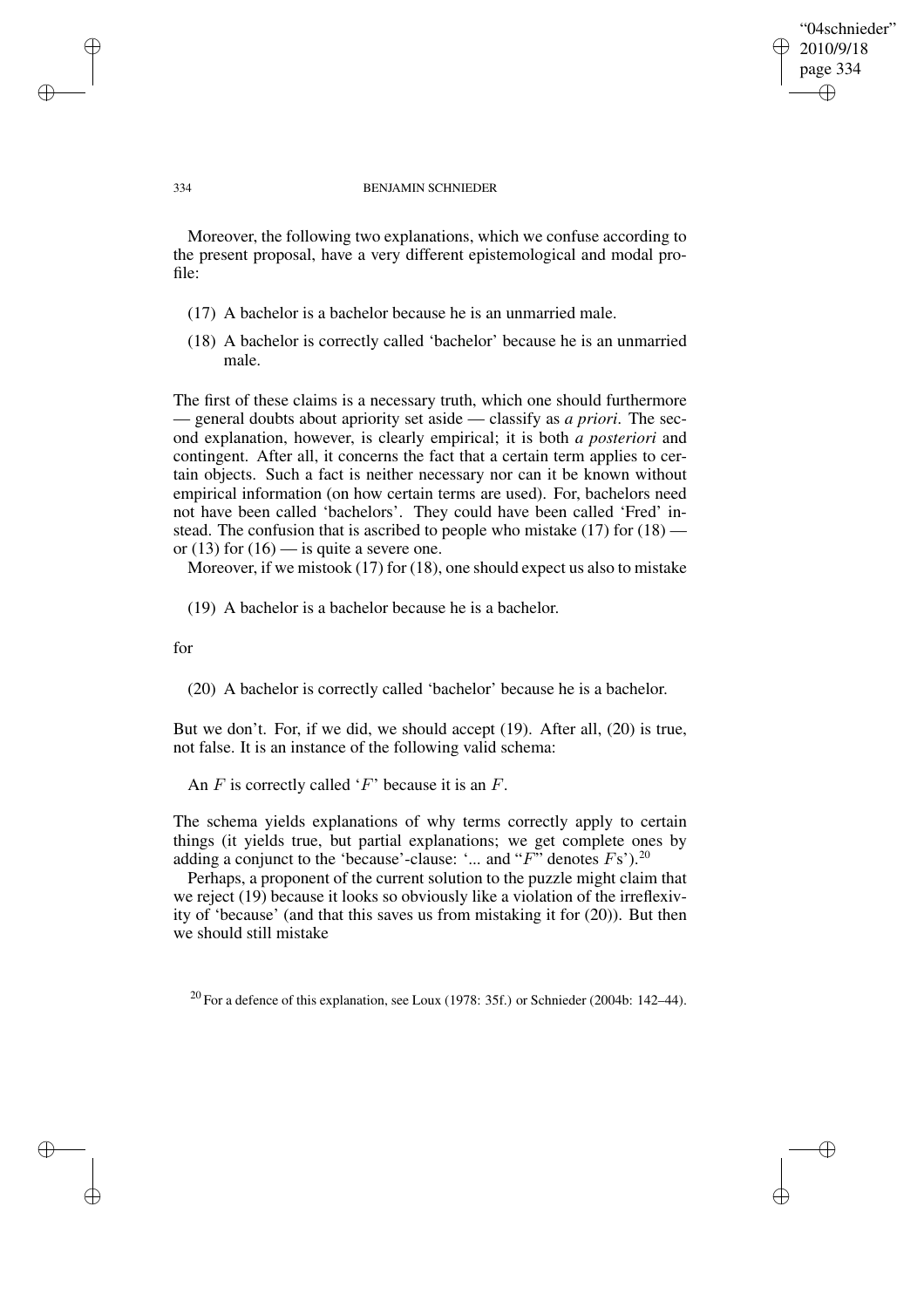(14) Donald is an unmarried male because he is a bachelor.

for

✐

✐

✐

✐

(21) Donald is correctly called 'unmarried male' because he is a bachelor.

Yet again, this meta-linguistic explanation is true, so if one commits the confusion one would have a reason to accept (14), while people rather reject it.

So, once put under scrutiny, the discussed strategy of how to solve the puzzle looks quite problematic. Let us look for an alternative.

# *c. A More Fine-Grained Individuation of Content*

Another possible reaction to the problem would consist in pleading for a more fine-grained notion of content. In our example, the problem arises only if 'bachelor' and 'unmarried male' are taken to have the same content. This is, indeed, quite plausible on most standard individuations of content. But could we not have a sufficiently fine-grained individuation of content as to ascribe a minimally different content to 'bachelor' and 'unmarried male' (and equally, to every pair of *analysans* and *analysandum*)? Then we could deny the fourth leg of the puzzle, i.e. *Same-Content-Analysis* (claim d.), thereby solving the affair.

However, this reaction might seem quite *ad hoc* unless there are other arguments in favour of the thesis that 'bachelor' and 'unmarried male' differ in content. I know of only two such arguments. The first one rests on an observation by Benson Mates (1950). In a version adapted from Künne (2003: 369f.), it runs as follows: let us use 'content' such that the content expressed by a sentence is something that can be believed, doubted, etc. Now assume the sentences

(22) Donald is a bachelor.

and

(23) Donald is an unmarried male.

are strictly synonymous — that is, they have exactly the same linguistic meaning. Then the following sentences should also by synonymous (because they result from one another by substitution of synonymous expressions):

"04schnieder" 2010/9/18 page 335

✐

✐

✐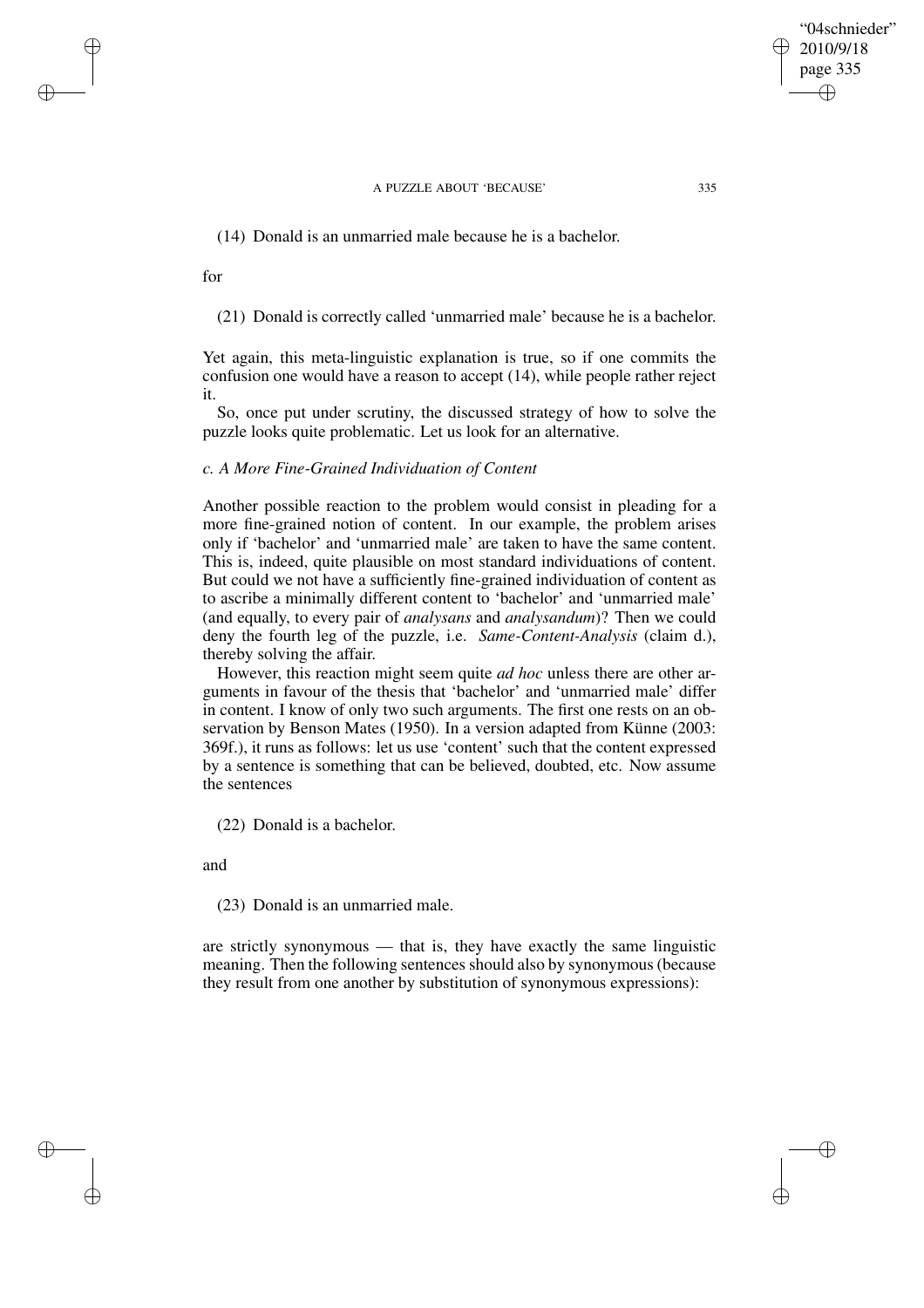"04schnieder" 2010/9/18 page 336

✐

✐

✐

✐

- (24) Whoever believes that Donald is a bachelor, believes that Donald is a bachelor.
- (25) Whoever believes that Donald is a bachelor, believes that Donald is an unmarried male.

But someone can apparently take a different stance towards what is expressed by (24) and what is expressed by (25): while nobody would ever doubt that (24), one may indeed doubt that (25) (or so the argument goes). But if contents are what is believed, doubted, etc. and one can believe the content of (24) while not believing the content of (25), then those sentences must differ in content. The upshot of the argument would be that there is a notion of content such that sameness of content is not guaranteed by sameness of linguistic meaning.

In fact, if you find the steps of the argument persuasive, a similar reasoning will always be available for *any* two distinct expressions of a language. So, the argument eventually takes us to a notion of content such that there cannot be two expressions with the same content.

I take it that we thereby depart crucially from what one ordinarily would understand by 'content'. Content is not a natural property of expressions. Instead, it is bestowed upon expressions by people who use them in a certain way. In principle, one may think, we are free to bestow an expression (at least, if it does not yet have an established use within a shared language) with any content we like. In particular, given any complex expression  $e$ which already has a well-defined content, we can by stipulation bestow a new single word  $e^*$  with exactly the same content. And such a case seems a good candidate for giving rise to an instance of an analytic 'because': for any simple linguistic context  $\varphi$ , our stipulation justifies the assertion ' $\varphi(e^*)$ because  $\varphi(e)$ .

But, of course, we cannot *let* two expressions have the same content if we work with a notion of content on which no pair of expressions *can* have the same content. One may well wonder what use such a notion, which is given to us by Künne's argument, can be for us. While I am not claiming that the given reasoning decisively shows that Künne's argument is defective, it should at least cast some doubt on it (for readers who have not been doubtful about it from the start).

Let me turn to the second argument for the claim that 'bachelor' and 'married male' (and, in fact, any alleged pair of *analysans* and *analysandum*) must differ in content. Assume, we have a true report of an analysis, as for instance, of the form

Analysis The concept of an  $F$  can be analysed as the concept of a  $G$ .

336 BENJAMIN SCHNIEDER

✐

✐

✐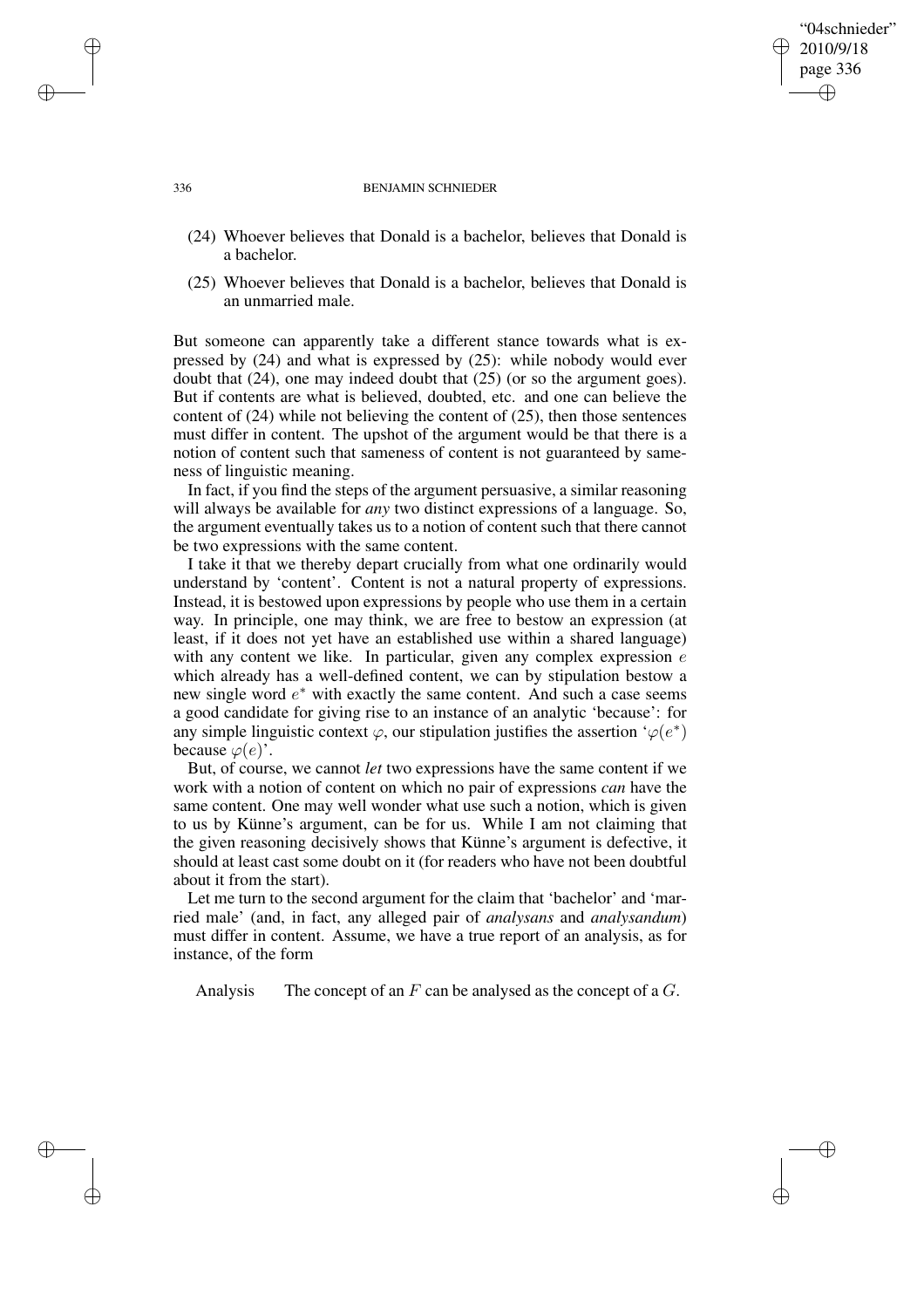Such a statement is intuitively asymmetrical. If the concept of a G provides an analysis of the concept of an  $\overline{F}$ , then the concept of an  $\overline{F}$  cannot provide an analysis of the concept of a  $G$ . The argument then proceeds as follows:<sup>21</sup>

- P.1 If the concept of an  $F$  were identical to the concept of a  $G$  (i.e. if  $F'$  and  $G'$  had the same content), then the replacement of  $F'$  with  $G'$  could not change the content of the whole sentence *Analysis*.
- P.2 But then, sentence *Analysis* would have to be reversible,
- P.3 while it is not.

✐

✐

✐

✐

C Hence, if *Analysis* is true, the concept of an F cannot be identical to that of a G.

While this is a strong argument, it still has a weak spot. Premise P.1 only holds on the assumption that the context 'the concept of an  $F$  can be analysed as the concept of a  $G'$  operates on contents. For, assume that the context is sensitive to some feature in which two expressions can come apart *even if* they have the same content. This would falsify one assumption of the argument, namely that if  $F'$  and  $G'$  have the same content, replacement of  $F'$  by  $G'$  could not change the content of the whole sentence. For, the content of the whole sentence could be changed because of the further feature to which the context is sensitive. But is there is a reason to doubt that the said construction operates on content? Yes; it is provided by the discussed case of stipulative definition. If you introduce a new technical expression *e* abbreviating a complex phrase  $e^*$ , you seem to bestow *e* with the same content as  $e^*$ . Nevertheless, it seems then plausible that  $e^*$  can be used in an analysis of e, but not vice versa. One should, therefore, at least consider whether there is an alternative to the assumption behind P.1, that is, to the assumption that the said context operates on content.

# *d. Hyper-Sensitivity*

That brings us to the last possible reaction to the puzzle: it consists in giving up the third leg of the puzzle, i.e. *Bec-Content* (the claim that the objects of explanation are contents). But how could an alternative to *Bec-Content* look like? Here is a possibility:

 $21$  On the following line of reasoning, cp. Sharvy (1972: 125–28).

"04schnieder" 2010/9/18 page 337

✐

✐

✐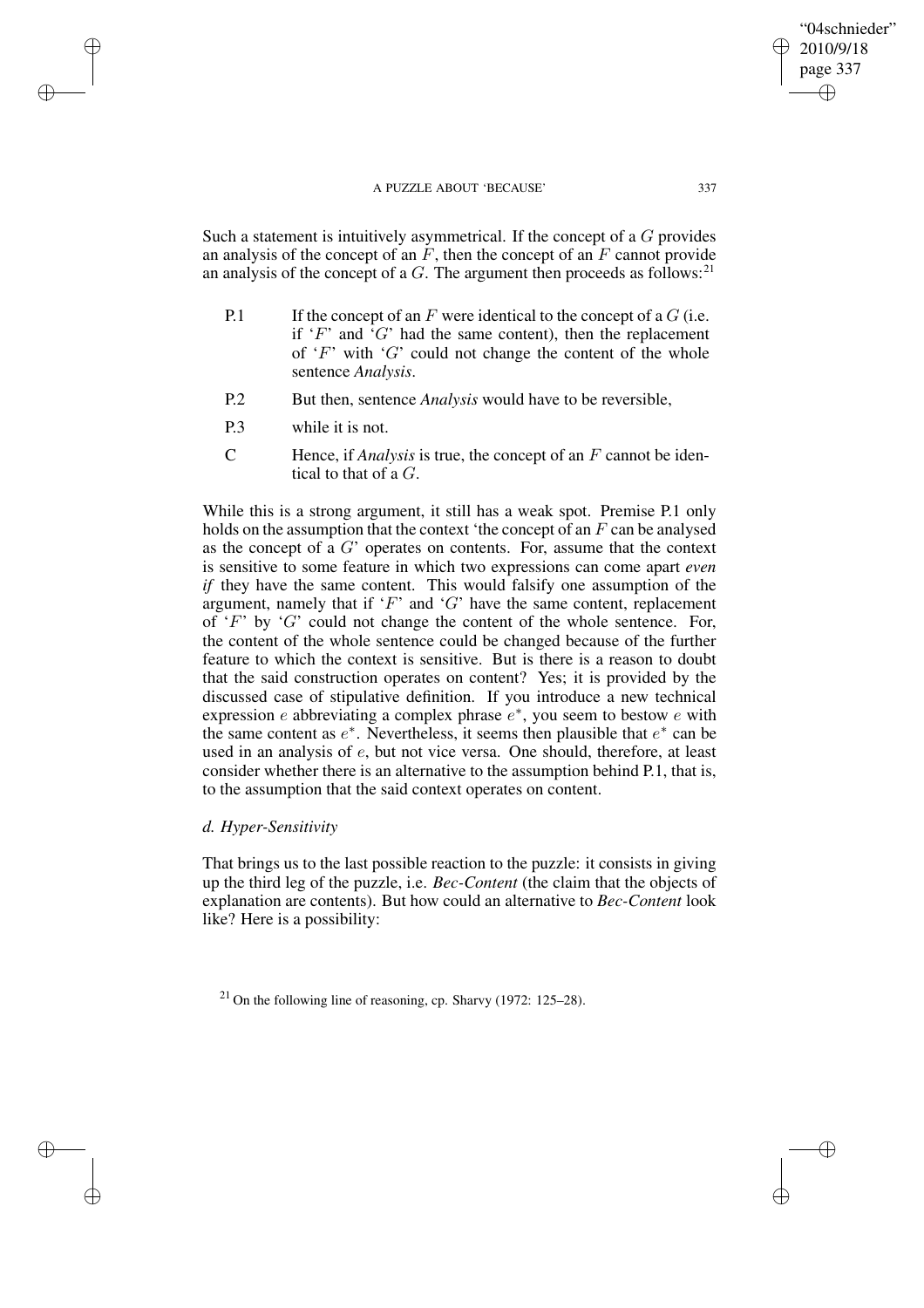#### 338 BENJAMIN SCHNIEDER

"04schnieder" 2010/9/18 page 338

✐

✐

✐

✐

Hyper-Sensitivity 'because' is a *hyper-sensitive* connective: it operates on *more* than the content (i.e. the Fregean *sense*) of its argument sentences.

Roughly put, 'because' is not only sensitive to differencesin content, but also to certain linguistic differences that do not affect the level of content.

Since that thesis may strike some people as initially quite implausible, it should be helpful to mention a different phenomenon that made philosophers hold claims basically amounting to the same thesis. The hyper-sensitivity of 'because' would also follow from the combination of two assumptions that can often be found in the relevant literature:

- $E_1$  Emphasis (intonational stress, italics, etc.) does not affect the content of simple sentences in which it appears.
- $E_2$  'because' is sensitive to emphasis: for some simple sentences S and  $S^*$ , the truth-value of  $\overline{S}$  because  $S^{*}$  can be altered by a change of emphasis in either  $S$  or  $S^*$ .

Claim  $E_2$  is typically held because of intuitions about the truth-values of particular sentences. $^{22}$  The following are two stock examples:

*Case 1.* Eve tells Adam to wait in a café. When she returns, Adam is still standing where he stood when she left. Of course, she expected him to sit down while he is waiting. Here, we may want to accept the first of the following sentences and reject the second:

- (26) Eve is surprised because Adam is still *standing* there.
- (27) Eve is surprised because Adam is still standing *there*.

*Case 2.* Adam was hungry and the only eatable things available were an apple and a pear. He had to make a choice! Because he disliked pears, he chose the apple. Then the first of the following statements may seem to be true and the second false:

- (28) Adam *ate* the apple because he was hungry.
- (29) Adam ate the *apple* because he was hungry.

<sup>22</sup> See, e.g., Dretske (1972), van Fraassen (1980: ch. 5), and Hitchcock (1996).

✐

✐

✐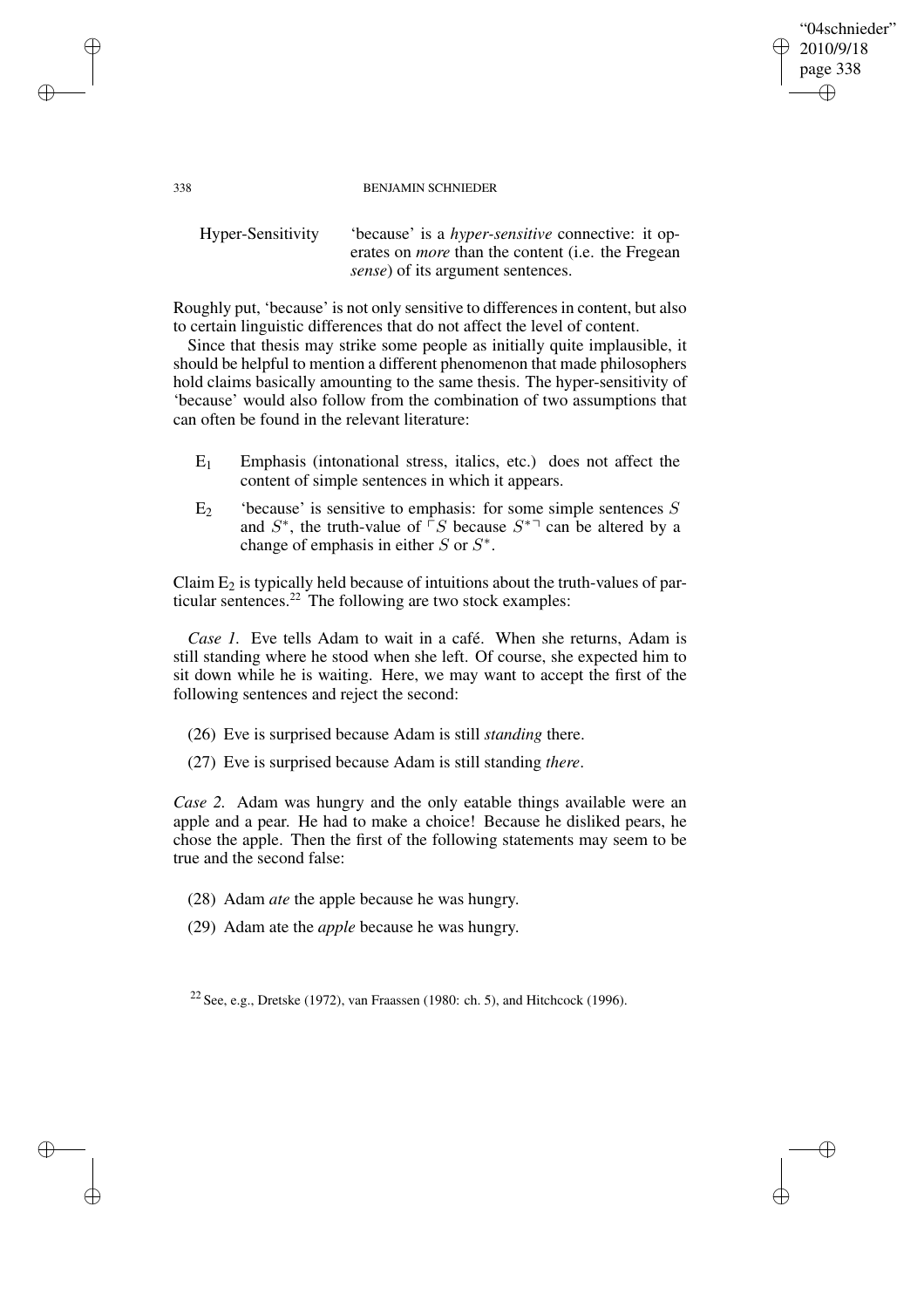✐

✐

✐

✐

If the cases are accepted as described and one does not give up on  $E_1$ , then one has to conclude that 'because' cannot simply operate on the content of its argument sentences. For, given  $E_1$ , the 'because'-clauses in (26) and (27) have the same content and yet the sentences differ in truth-value, and therefore in content. And the same reasoning applies, mutatis mutandis, to (28) and (29).

So, the case of emphasis can lend support to the thesis *Hyper-Sensitivity*. Let us take a closer look on that thesis now: 'because' might be sensitive not only to content but also to how the content is presented. The above examples, i.e. the 'because' of conceptual analysis and the interaction of 'because' with emphasis, would then indicate two aspects of presentation that 'because' is sensitive to: firstly, the structure of the linguistic vehicle (more specifically, the degree to which the linguistic structure mirrors the structure of the content) and, secondly, implicatures carried by the linguistic vehicle.

The first assumption would explain the intuitions about the cases of analysis. In those cases, 'because' is indicative of the priority of one linguistic form over another as far as a faithful and structurally adequate representation of the content is concerned. Thus, while 'bachelor' expresses the same content as 'unmarried male', the latter expression is a more informative representation of that content because it indicates, due to its syntactical structure, how the content relates to the conceptually more primitive contents of 'unmarried' and 'male'. In this case, then, 'because' tracks a priority not holding between contents (since the content of 'bachelor' and 'unmarried male' is identical), but between contents as represented by a certain kind of expression; for short, a priority relation between *contents taken in expression* (which may be mapped to pairs of content and certain kinds of expression).

Here is a rough sketch of how the second assumption would explain the intuitions about examples containing emphasis: emphasis of a phrase can trigger the conversational implicature that the phrase is of salient interest to the utterance. That sort of implicature could be taken into account by 'because' such that the truth of the 'because' statements requires the salient aspect to be of a high explanatory relevance to the explanation.<sup>23</sup> This would

 $23$  So as to avoid misunderstandings, let me point out that the present account does not deny that conversational implicatures are a pragmatic phenomenon. But the semantics of other operators (such as 'because') can be sensitive to the existence of phenomena that are not themselves semantic (but, for instance, pragmatic). Compare the report

 $x$  said that  $p$  and thereby conversationally implied that  $q$ .

Whether an instance of that schema is true depends on whether x's utterance of 'p' carried a certain conversational implicature. While that implicature is a purely pragmatic phenomenon, the semantics of the report is sensitive to its presence.

"04schnieder" 2010/9/18 page 339

✐

✐

✐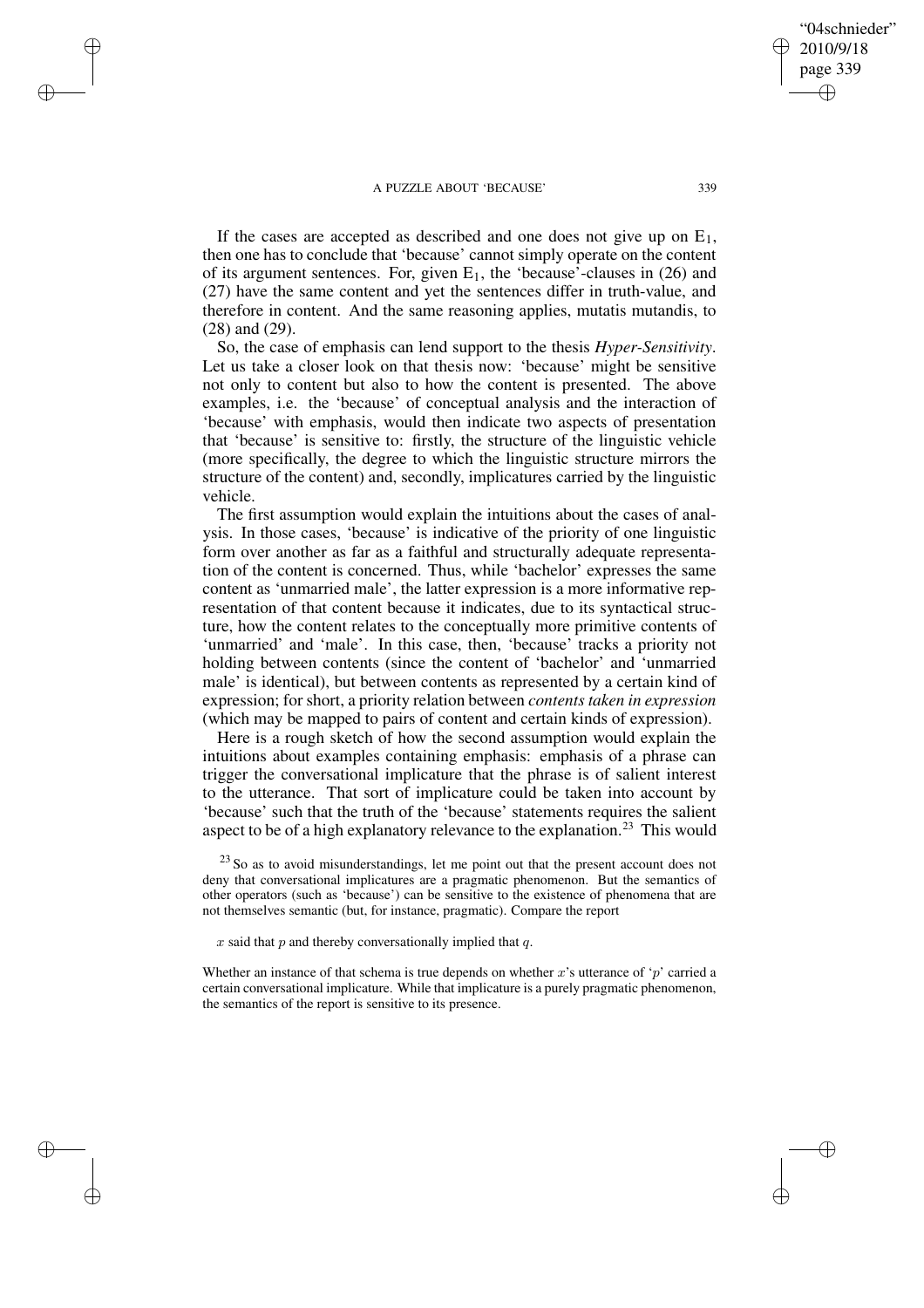"04schnieder" 2010/9/18 page 340 ✐ ✐

✐

✐

#### 340 BENJAMIN SCHNIEDER

account, for instance, for the difference in truth-value between (26) and (27): the two occurrences of emphasis make the way Adam behaves and the location at which he behaves that way salient. The truth of the sentences requires the salient aspects to have a high explanatory relevance. Adam's behaviour indeed enjoys that relevance and hence (26) is true; but the location has a low explanatory relevance and hence (27) is false.

What may seem to speak against the current proposal is that it makes it harder to develop a semantic account of 'because'; but if that connective just has a highly complicated semantics, it is hardly an argument against the proposal.

# *Conclusion*

Let me briefly take stock. There is a certain class of 'because'-sentences (which I dubbed analytic explanations) that seem to be implied by corresponding accounts of what makes something *thus-and-so*. Since giving such accounts belongs to the central concerns of nearly every academic discipline, it is important to understand how such explanations work. Now, somewhat surprisingly, there are some cases of analytic explanations in which 'because' seems to combine two clauses with the same content. That gives rise to a problem, for given that 'because' operates on content, such purported explanations apparently try to explain one thing by itself. In response to the problem, one might try to argue that

- (i) such cases provide counter-examples to the asymmetry of 'because', or that
- (ii) the analytic explanations in question should, on reflection, be dismissed as false, or that
- (iii) we should go for a sufficiently fine-grained notion of content which forbids the assumption that the two clauses in the examples really have the same content, or that
- (iv) 'because' does not operate on content after all, but instead also takes into account how the content is presented.

Even though it will be clear from my presentation which option I favour, I will leave it to the reader to choose her poison.<sup>24</sup>

 $^{24}$ I would like to thank Miguel Hoeltie, Wolfgang Künne, Moritz Schulz, Alexander Steinberg, and two anonymous referees of this journal for helpful comments and/or discussion.

✐

✐

✐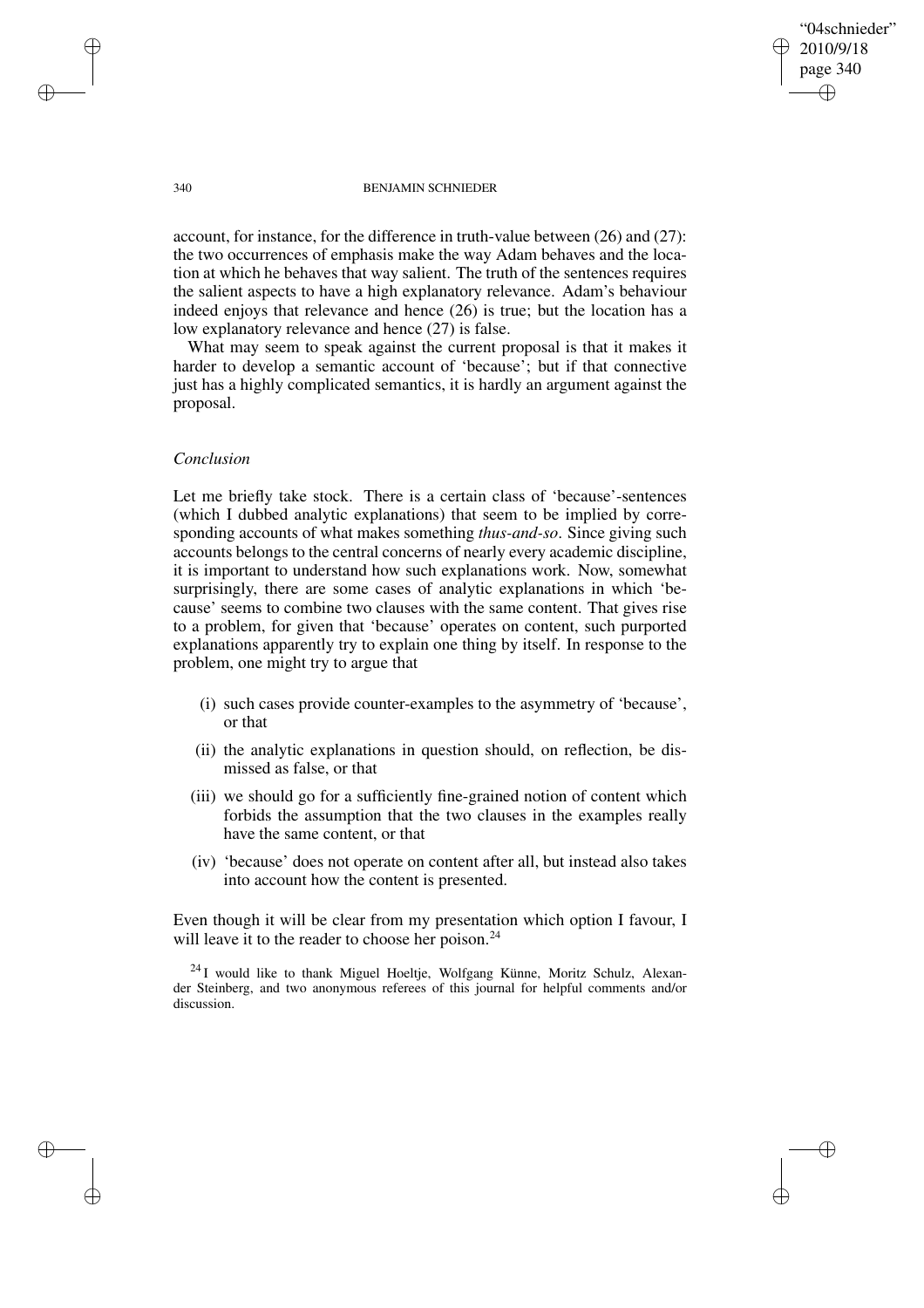✐

✐

✐

✐

Humboldt Universität zu Berlin Department of Philosophy Unter den Linden 6 D-10099 Berlin Germany E-mail: b.schnieder@gmx.de

## REFERENCES

- Ackerman, Felicia (1990): 'Analysis, Language, and Concepts: The Second Paradox of Analysis', *Philosophical Perspectives* 4, 535–43.
- Barnes, Eric (1992): 'Explanatory Unification and the Problem of Asymmetry', *Philosophy of Science* 59, 558–71.
- Bird, Alexander (2003): 'Philosophy of Science', in: Shand, John (2003): *Fundamentals of Philosophy*, London: Routledge, 297–325.
- Bolzano, Bernard (1837): *Wissenschaftslehre* (4 vols.), Sulzbach: Seidel. Repr. In: *Bernard Bolzano Gesamtausgabe* I.11–I.14, Stuttgart: Frommann-Holzboog (1985ff.).
- Caputo, S. (2007): 'Truth-making: what it is not and what it could not be', in Monnoyer Jean-Maurice (ed.) (2007): *Metaphysics and Truthmakers*, Frankfurt a.M.: ontos, 275–311.
- Correia, Fabrice (2005): *Existential Dependence and Cognate Notions*, Munich: Philosophia.
- Dancy, R.M. (2004): *Plato's Introduction of Forms*, Cambridge: University Press.
- Dowe, Phil (2000): 'Causality and Explanation', *British Journal for the Philosophy of Science* 51, 165–74.
- Dretske, Fred (1972): 'Contrastive Statements', *Philosophical Review* 81, 411–37.
- Grice, H.P. (1967/87): 'Indicative Conditionals', in: H.P. Grice (1989): *Studies in the Way of Words*, Cambridge MA: Harvard UP, 58–85.
- Hawthorne, John (2006): *Metaphysical Essays*, Oxford: OUP.
- Hestir, Blake E. (2003): 'A "Conception" of Truth in Plato's *Sophist*', *Journal of the History of Philosophy* 41, 1–24.
- Hitchcock, Christopher Read (1996): 'The Role of Contrast in Causal and Explanatory Claims', *Synthese* 107, 395–419.
- Hornsby, Jennifer (2005): 'Truth without truthmaking entities', in H. Beebee & J. Dodd (eds): *Truthmakers: The Contemporary Debate*, Oxford: Clarendon Press, 33–47.

Jackendoff, Ray (2002): *Foundations of Language*, Oxford: OUP.

Johnston, Mark (1993): 'Verificationism as Philosophical Narcissism', *Philosophical Perspectives* 7, 307–30.

"04schnieder" 2010/9/18 page 341

✐

✐

✐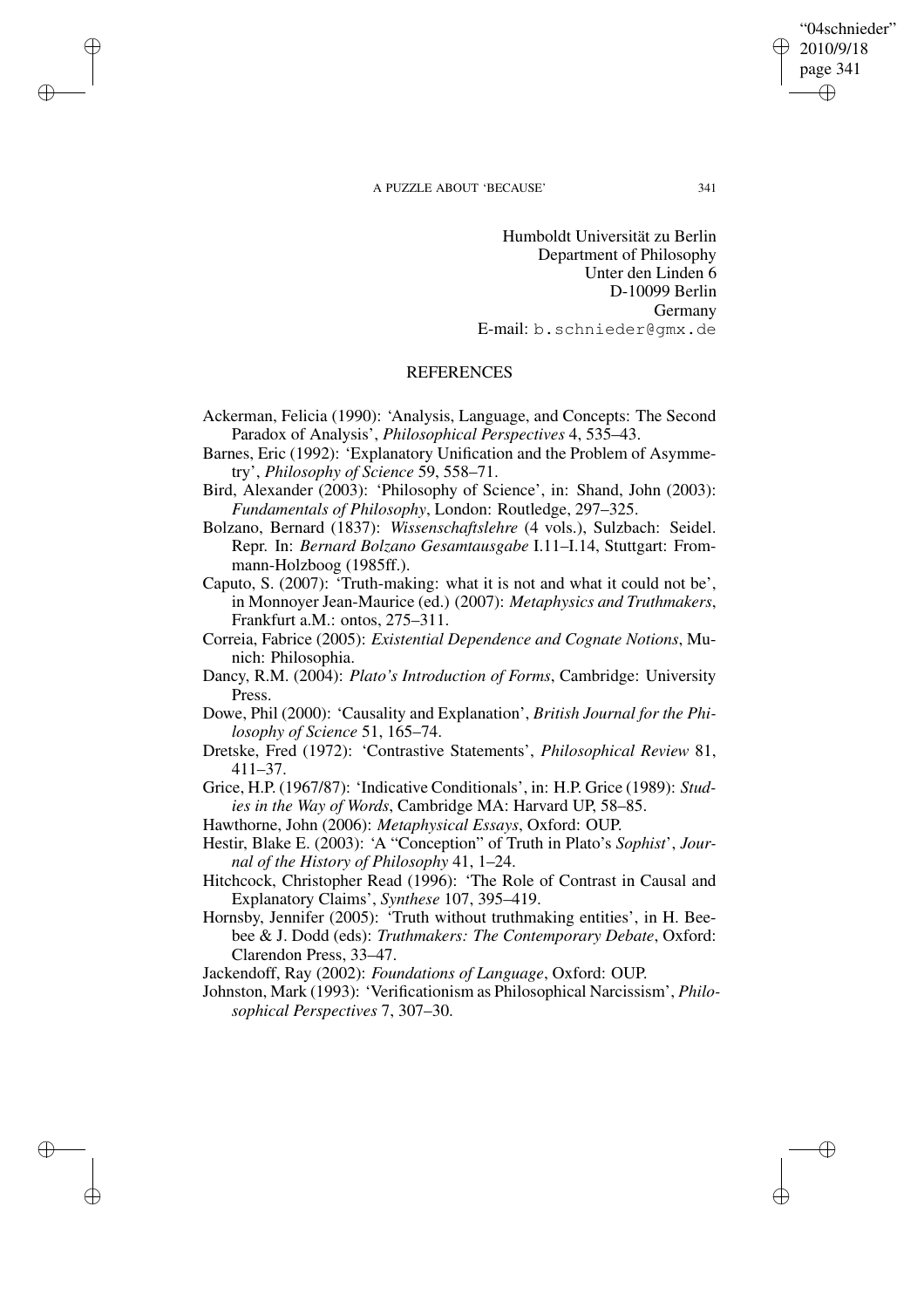✐

✐

#### 342 BENJAMIN SCHNIEDER

Kitcher, Philip (1981): 'Explanatory Unification', *Philosophy of Science* 48, 507–31.

Künne, Wolfgang (2003): *Conceptions of Truth*, Oxford: Clarendon Press.

Langford, C.H. (1942): 'The Notion of Analysis in Moore's Philosophy', in P.A. Schilpp (ed.), *The Philosophy of G.E. Moore*, La Salle, Illinois: Open Court, 321–42.

Liggins, David (2008): 'Truthmakers and the Groundedness of Truth', *Proceedings of the Aristotelian Society* 108, 177–196.

- Loux, Michael J. (1978): *Substance and Attribute*, Dordrecht: Reidel Publications.
- Lowe, Jonathan E. (1998): *The Possibility of Metaphysics*, Oxford: OUP.

Mates, Benson (1952): 'Synonymity', *University of California Publications in Philosophy* 25, 201–26. Repr. in: Leonard Linsky (ed.) (1952): *Semantics and the Philosophy of Language*, Champaign: University of Illinois Press, 111–36.

Melnyk, Andrew (2003): *A Physicalist Manifesto*, Cambridge: CUP.

- Menzies, Peter & Pettit, Philip (1993): 'Found: The Missing Explanation', *Analysis* 53, 100–109.
- Miller, Alexander (1995): 'Objectivity Disfigured: Mark Johnston's Missing-Explanation Argument', *Philosophy and Phenomenological Research* 55, 857–68.
- Moore, G.E. (1942): 'Analysis', in P.A. Schilpp (ed.), *The Philosophy of G.E. Moore*, La Salle, Illinois: Open Court, 660–67.
- Morreal, John (1979): 'The Evidential Use of *Because*', *Papers in Linguistics* 12, 231–38.
- Mulligan, Kevin (2006): 'Ascent, Propositions, and Other Formal Objects', *Grazer Philosophische Studien* 72, 29–48.
- Newton-Smith, W.H. (2000): 'Explanation', in: W.H. Newton-Smith (2000): *A Companion to the Philosophy of Science*, Oxford: Blackwell, pp. 127–33.

OED: The *Oxford English Dictionary Online* (2nd ed., 1989), www.oed.com. Plato: *Euthyphro*. Page numbers refer to the Stephanus pagination.

Rodriguez-Pereyra, Gonzalo (2005): 'Why truthmakers', in H. Beebee & J. Dodd (eds): *Truthmakers: The Contemporary Debate*, Oxford: Clarendon Press, 17–31.

Schnieder, Benjamin (2004a): 'Compatibilism and the Notion of Rendering Something False', *Philosophical Studies* 117, 409–428.

Schnieder, Benjamin (2004b): *Substanzen und (ihre) Eigenschaften*, Berlin: de Gruyter.

Schnieder, Benjamin (2006): 'Truth-making without Truth-makers', *Synthese* 152, 21–47.

Sharvy, Richard (1972): 'Euthyphro 9d–11b: Analysis and Definition in Plato and Others', *Noûs* 6, 119–37.

✐

✐

✐